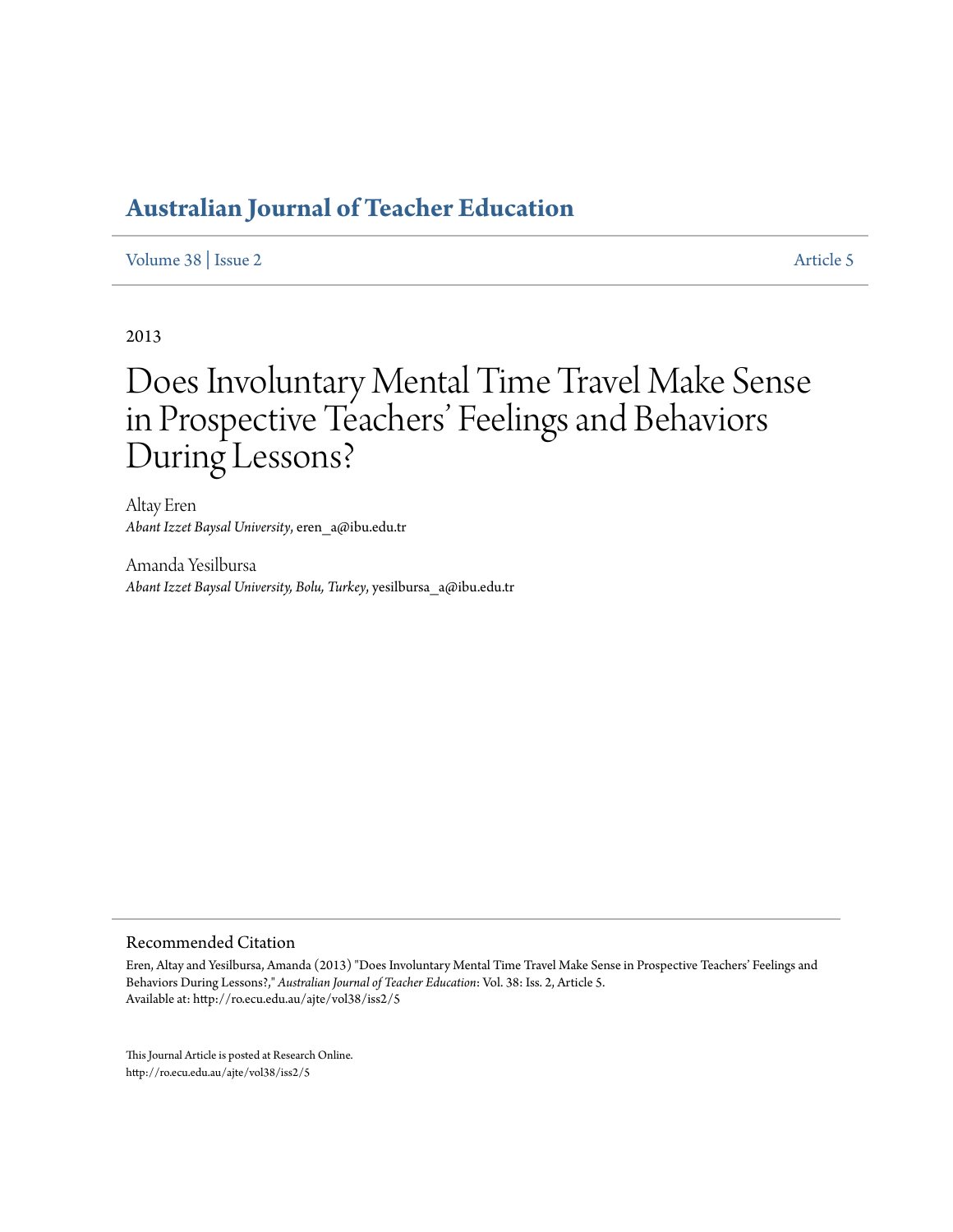# **Does Involuntary Mental Time Travel Make Sense in Prospective Teachers' Feelings and Behaviours During Lessons?**

Altay Eren Amanda Yesilbursa Abant Izzet Baysal University, Turkey

*Abstract: This study examined the effects of involuntary mental time travel into the past and into the future on prospective teachers' feelings and behaviors during the period of a class hour. A total of 110 prospective teachers participated voluntarily in the study. Theresults of the present study showed that (a) the involuntary mental time travel into the past and into the future occurred in the classrooms even during the period of a class hour; (b) both involuntary memories/future images were significantly discernible in terms of their characteristics; (c) the characteristics of the participants' feelings and behavior following the involuntary memories/future images were evident; and (d) the characteristics of the involuntary memories/future images had a significant effect on the prospective teachers' feelings and learning related behaviors. Implications for teacher education and directions for future studies were also discussed.* 

As a crucial function of episodic memory (Conway, 2005, 2009; Tulving, 1985, 2002, 2005; Viard et al., 2011), Mental Time Travel (MTT) refers to "the faculty that allows humans to mentally project themselves backwards in time to re-live, or forwards to pre-live, events" (Suddendorf & Corballis, 2007, p. 299; see also Suddendorf & Corballis, 1997). A growing body of research suggests that MTT into the past and into the future occurs unconsciously (Ball & Little, 2006; Berntsen, 1996, 1998, 2010; Berntsen & Jacobsen, 2008; Finnbogadottir & Berntsen, 2011; Mace, 2004; Mace, Atkinson, Moeckel, & Torres, 2011; Schlagman & Kvavilashvili, 2008).

Moreover, recent research argues that involuntary MTT (IMTT) is an important individual difference variable that can potentially affect an individual's motivation (Berntsen, 2009, 2010; Rasmussen & Berntsen, 2009). Despite this, the motivational role of IMTT has largely been neglected in educational settings such as teacher education. Moreover, to the best of the researchers' knowledge, the effects of IMTT on prospective teachers' (hereafter, PTs) behaviours and feelings during a lesson have not yet been investigated.

This issue is important in teacher education for at least three crucial reasons. First, PTs' behaviours and feelings are important factors that affect the quality and quantity of their learning and motivation (Hargreaves, 1998), which, in turn, may significantly affect their professional development (Avalos, 2011; Rodgers & Scott, 2008). Likewise, enhancing the quality of teacher education programs to increase their effect on PTs' professional development is an international concern that occupies policy makers and teacher educators from diverse countries such as the United States, United Kingdom, Netherlands, and Turkey (Grossman, Onkol, & Sands, 2007; Grossman & Sands, 2008; Korthagen, 2010; UNESCO, 2008; Zeichner & Conklin, 2008).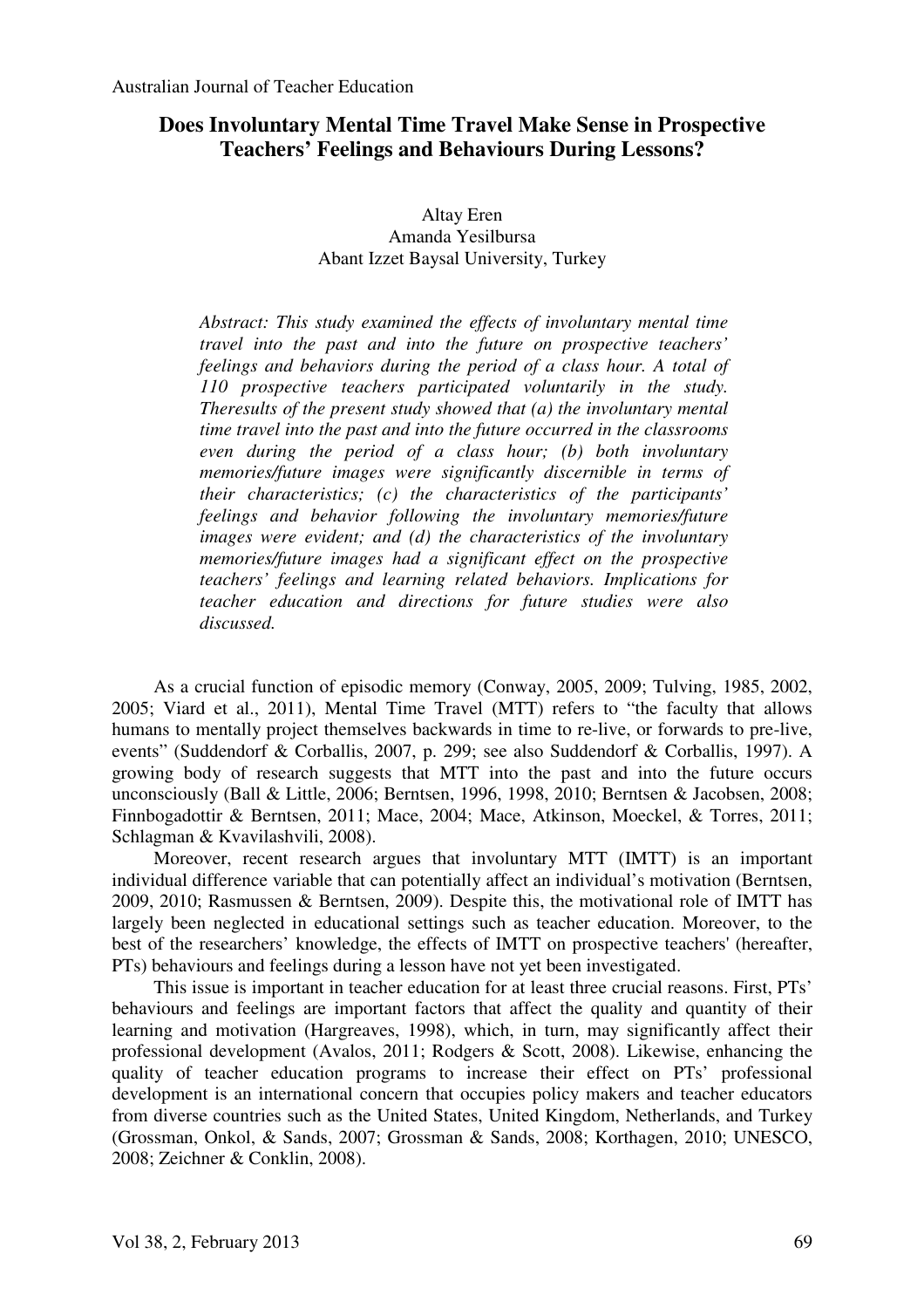Second, the major aim of the teacher education programs is to prepare PTs as effective and committed teachers, which is also an international concern that occupies teacher educators and policy makers from a diverse range of countries (OECD, 2011; World Bank, 2011). Indeed, such an aim requires PTs to engage in the lessons which constitute the building blocks of fundamental knowledge categories such as pedagogical knowledge and domain knowledge in any university-based teacher education program (Zeichner & Conklin, 2008). Given the crucial roles of memory, emotion, and cognition during learning (Damasio, 1999; Dolan, 2002), it is both important and reasonable to examine the effects of IMTT into the past and into the future on prospective teachers' feelings and behaviours during the lessons in order to uncover the factors affecting the quality of learning during teacher education.

Third, as Balli (2011) stated, "teacher educators have long recognized that pre-service teachers' beliefs about teaching stem, in part, from the memories they collect as they progress through 12 or more years of observing and interacting with their own elementary, middle, and high school teachers" (p. 245). Given that teachers' beliefs about teaching significantly relate to their teaching-related behaviours and emotions (Hargreaves, 1998; Pajares, 1992), it is crucially relevant for teacher educators to focus on their students' IMTT during lessons in order to "understand their beliefs about teaching and to determine potential gaps in preservice teachers' prior knowledge" more comprehensively and accurately (Balli, 2011, p. 245). Thus, the present study has focused on a potentially relevant factor together with PTs' feelings and behaviours during lessons: IMTT into the past and into the future.

#### **Conceptual Framework Involuntary Mental Time Travel**

Involuntary autobiographical memory is defined as "a memory of a personal experience brought to consciousness with apparent spontaneity, that is, without preceding attempts at retrieving it" (Berntsen, 1996, p. 435). In contrast to consciously or voluntarily retrieved autobiographical memories, involuntary memories come to mind while performing routine activities and when one is distracted from the task at hand (Ball & Little, 2006; Berntsen, 2010; Kvavilashvili & Mandler, 2004). Additionally, involuntary autobiographical memories are more specific and distinctive (Berntsen & Hall, 2004; Schlagman & Kvavilashvili, 2008).

The involuntary form of autobiographical memories has only recently been examined through psychological (e.g. Berntsen, 1996) and neurobiological studies (e.g. Hall, Gjedde, & Kupers, 2008). These studies shed light on the conditions in which involuntary autobiographical memories are retrieved, the type of cues that triggers involuntary memory retrieval, and the contents of involuntary autobiographical memories (Ball & Little, 2006; Berntsen, 1998, 2009; Berntsen & Jacobsen, 2008; Mace, 2004, 2006; Schlagman & Kvavilashvili, 2008).

For example, based on a sample of Danish students using a structured diary method, Berntsen (1996) examined involuntary autobiographical memories in terms of their content, phenomenological properties, and the type of cues that triggered students' involuntary autobiographical memories in their everyday life over a period of 6 weeks. She found that the participants had more than two involuntary memories in a typical day. In addition, she found that these memories had identifiable cues such as people, objects, and feelings in the situation where involuntary memories sprang into the students' minds, indicating that both external (i.e. sensory/perceptual cues) and internal cues (i.e. thoughts, feelings) affected the emergence of involuntary memories (see also Berntsen, 1998).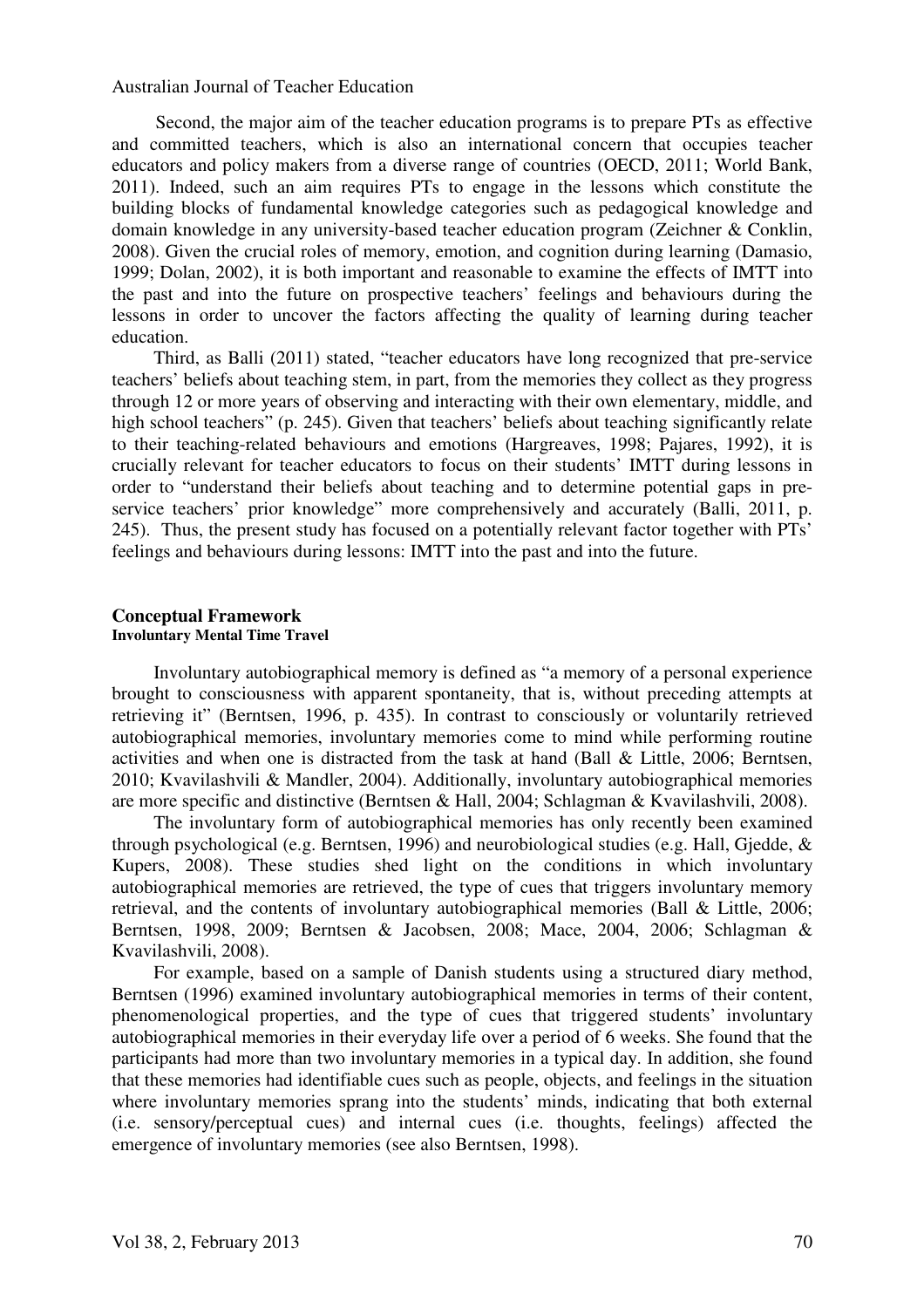Based on a sample of undergraduate students, Mace (2004) examined whether involuntary autobiographical memories were more likely to be elicited by sensory/perceptual cues or abstract cue types (i.e. thought and language-related cues), and found that abstract cue types were more effective in the emergence of involuntary autobiographical memories. These contrasting results suggested that the cue types should be investigated beyond the externalinternal dichotomy. Thus, Ball and Little (2006) investigated cue types in terms of the characteristics of involuntary memories, and found that they can be classified under the heading of retrieval types: goal/sensory cued memories (i.e. an individual's current active goals and the sensory information associated with this goal-related activity), sensory cued memories (i.e. an involuntary memory that does not bear a relationship to the current goal directed activities of the individuals), and no-cue memories (i.e. an involuntary memory that does not appear to relate to either participants' current goals at retrieval or any sensory feature of the retrieval environment). Recently, Johannessen and Berntsen (2010) examined whether involuntary memories were perceived to a greater extent than voluntary memories to be related to self-defined current concerns, and found that involuntary memories did not differ from their voluntary counterparts regarding frequency and/or characteristics of concern-related contents. They also found that the concern-related memories (i.e. uncompleted personal-goal-related memories) were more central to personal identity and more often used as reference points for future goals than non-concern-related memories.

Although the studies summarized above illuminate the characteristics of involuntary autobiographical events, none of them focused on the concept of future. Thus, Berntsen and Jacobsen (2008) introduced the notion of IMTT in order to examine the IMTT into the future and into the past simultaneously. They defined IMTT into the future as "the MTT that takes place spontaneously – that is, with no preceding conscious attempt at mentally projecting oneself forward or backward in time" (Berntsen & Jacobsen, 2008, p. 1093). The results of this study revealed that (a) involuntary future episodic representations were as common as involuntary autobiographical memories; (b) both involuntary future representations and involuntary memories were evoked by external and internal cues; (c) the involuntary future and past event representations were activated when individuals were not concentrating on a particular task; (d) the involuntary future event representations were defined more positively than the involuntary past event representations; and (e) the temporal closeness was more evident for future than past event representations. These results indicated that IMTT should be considered in terms of both past and future aspects, which the present study has set out to do.

#### **The Possible Functions of Involuntary Episodic Memories**

Based on neurobiological and psychological evidence, Rasmussen and Berntsen (2009) described two major functions of involuntary memories. The first is to "serve the overarching function of providing a sense of continuity, enlarging our subjective temporal horizon, and updating our personal existence in an automatic and cognitively undemanding fashion" (Rasmussen & Berntsen, 2009, p. 1138). They also argued that one of the important aspects of this function is to allow individuals to rehearse their past and prepare for their future when their attention is not focused on current activities. The second is the directive function that guides thinking and planning in terms of both present and personal future (Rasmussen & Berntsen, 2009). According to Rasmussen and Berntsen (2009) memories with directive functions not only assist in problem solving and planning, but they also inform, inspire and motivate.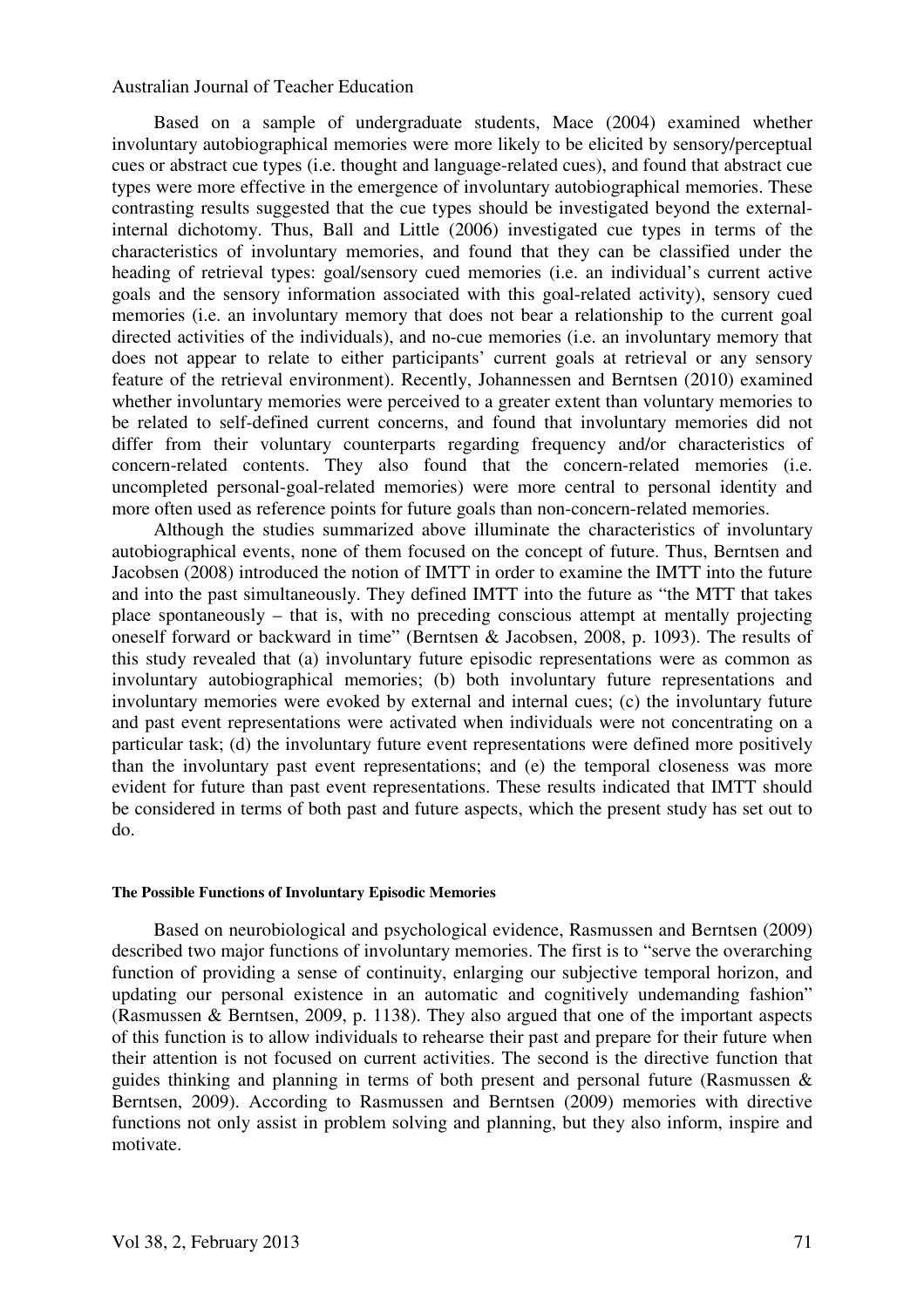Likewise, there is evidence that both voluntary and involuntary MTT into the past and into the future are significantly related to PTs' self-efficacy beliefs and situational intrinsic motivations (Eren, 2009, 2010). Based on a sample of Turkish PTs, Eren (2009) demonstrated that the PTs' self-efficacy beliefs were significantly related to their teachingrelated possible future events (i.e. how they will teach in the future). This effect persisted even when the PTs' teaching-related past events were controlled for (i.e. the episodic memories regarding how PTs were taught when they were students).

Recently, with a sample of Turkish PTs, Eren (2010) examined the effects of IMTT into the past and into the future on situational intrinsic motivations in the classrooms during the period of a class hour, and found that IMTT into the past and into the future occurred in the classrooms during this period. He also found that the contents of involuntary memories and future images can be classified as teaching-related memories/future images (i.e. teacher and teaching-related memories/future images), learning-related memories/future images (i.e. learning, studying, and class-related memories/future images), and unrelated memories/future images (i.e. memories/future images including neither teaching nor learning-related memories/future images). The results of the Eren (2010) study revealed that, regardless of the effects of their current situational intrinsic motivations regarding their classes, teachingrelated positive future images significantly and positively affected the PTs' situational intrinsic motivations.

Finally, relevant research showed that involuntary memories impacted individuals' mood more negatively than voluntary memories, and caused physical reactions (e.g. smiling, crying, hitting things) more than their voluntary counterparts (Berntsen & Jacobsen, 2008; Johannessen & Berntsen, 2010); for example, Johannessen and Berntsen (2010) found that involuntary memories had more negative mood impact, and had more induced physical reactions than voluntary memories (see, for similar results, Berntsen & Jacobsen, 2008).

To summarize, the abovementioned studies reveal that (a) humans travel mentally into the past and into the future both voluntarily and involuntarily; (b) involuntary memories/future images are sudden and unexpected by nature which makes them more open to the effects of both internal and external cues than their voluntary counterparts; (c) involuntary memories/future images have discernible characteristics in terms of their contents, valence, and temporal distances; (e) involuntary memories may significantly affect individuals' current moods and behaviours; and (f) involuntary memories/future images may play a significant motivational role in educational settings such as teacher education.

Thus, it can be said that it is not only important, but also reasonable to examine the possible effects of PTs' involuntary memories/future images on their feelings and behaviours during the period of a class hour, as the characteristics of PTs' involuntary memories/future images have a strong potential to affect their feelings and behaviours in educational settings such as classrooms.

#### **Aims and Research Questions**

The aim of this study is to explore the effects of these characteristics on PTs' feelings and behaviours in the classrooms during the period of a class hour. In line with this aim, two research questions are formulated as follows:

- (a) How did PTs' feel and react after they remembered/imagined involuntary memories/future images?
- (b) Do characteristics of the involuntary memories/future images significantly affect the PTs' feelings and behaviours?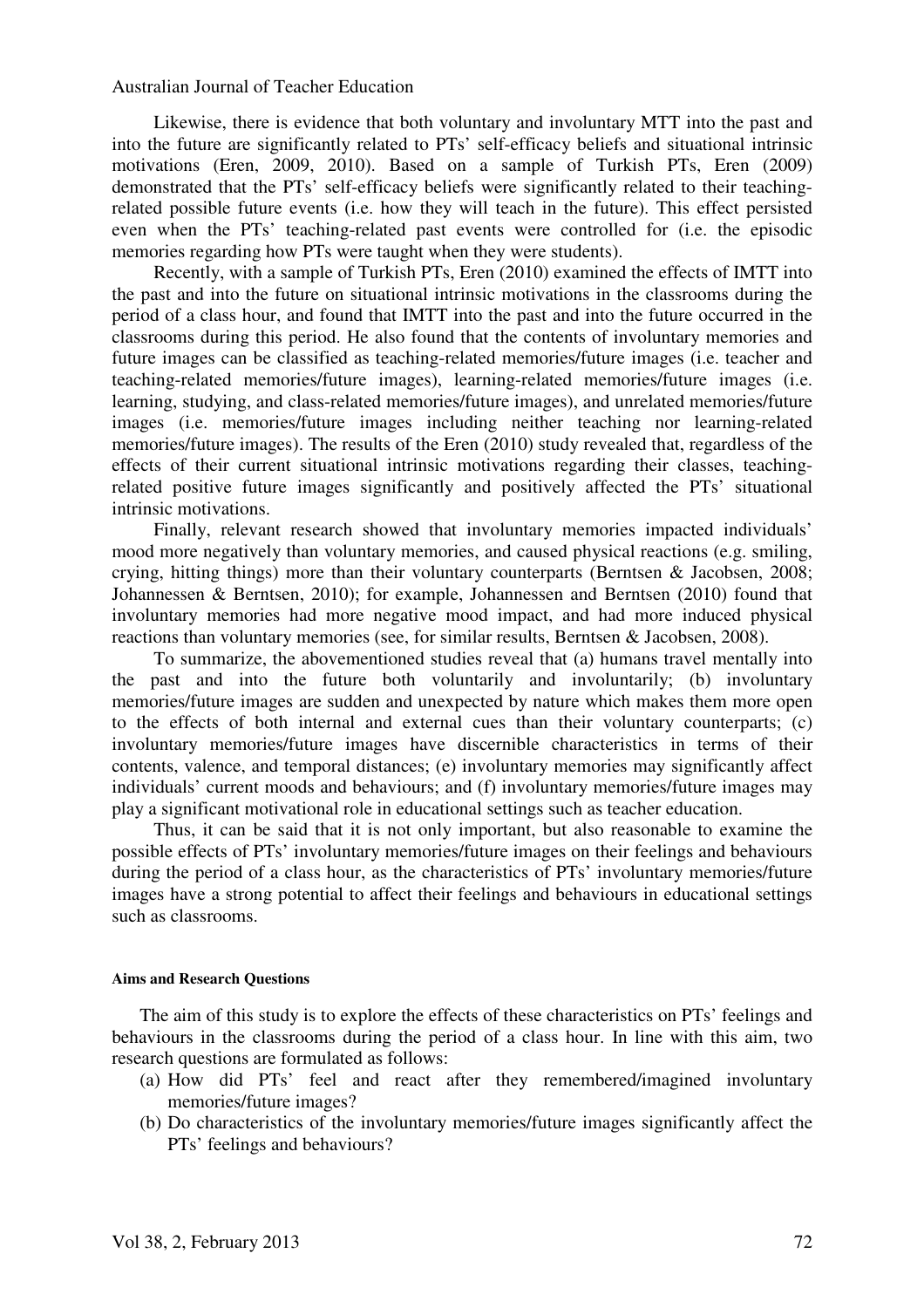No specific hypotheses are suggested due to the exploratory nature of the present study. Nevertheless, given the motivational role of involuntary memories/future images (Rasmussen & Berntsen, 2009; Eren, 2010), and also given that the characteristics of the involuntary memories/future images significantly affect individuals' current moods and physical reactions (Berntsen & Jacobsen, 2008; Johannessen & Berntsen, 2010), it is reasonable to hypothesise that the PTs' feelings and behaviours may significantly be affected by the characteristics of their involuntary memories/future images during the period of a class hour.

# **Method**

This study was conducted using a mixed method approach. It is a pragmatic approach to research design in which elements of qualitative and quantitative approaches are combined in a single study for the purpose of breadth and depth of understanding (Creswell, 2009; Johnson & Onwuegbuzie, 2004). In the present study, both qualitative data through the open ended questions and quantitative data through the closed ended questions were collected simultaneously (see research instruments and procedure sections, for details). In addition, the qualitative data were converted into numerical codes and analysed accordingly by conducting a series of Multiway Frequency Analysis (MFA) (see results section, for details). By doing so, it was aimed to answer the research questions appropriately and comprehensively.

#### **Participants**

A typical case sampling, which is one of the purposive sampling methods (Maxwell, 1997), was used to generate a sample consisting of those prospective teachers who experienced IMTT into the past and into future during lectures. Specifically, a total of 110 PTs (75 females) from a large university located in the Western Black Sea region of Turkey majoring in Mathematics Teaching ( $n = 43$ ), English Language Teaching ( $n = 41$ ) and Computer and Educational Technologies Teaching  $(n = 26)$  participated voluntarily in the study. The sample consisted of 31 first-year, 37 second-year, 38 third-year, and 4 final-year PTs. The participants' ages ranged from 17 to 26 years ( $M = 20.36$ ,  $SD = 1.60$ ).

#### **Research Instruments** *The Mental Time Travel Scale*

The Mental Time Travel Scale (MTTS), which was developed by the Eren (2009) based on previous research (D'Argembeau & Van der Linden, 2004, 2006; Rubin, Schrauf & Greenberg, 2003), was used to assess the degree to which PTs' experienced involuntary memories/future images. The MTTS consists of 5 past-related items (i.e. while remembering the event, I feel as though I am reliving it; while remembering the event, I feel that I travel back to the time when it happened; I can see it in my mind; I can hear it in my mind; I can feel now the emotions that I felt then) and 5 future-related items (i.e. while imagining the event, I feel as though I am experiencing it; while imagining the event, I feel that I travel forward to the time when it would happen; I can see it in my mind; I can hear it in my mind; I can feel now the emotions that I will feel then). The PTs rated their responses on a 7-point scale ranging from 1 (*not at all*) to 7 (*completely*). The wide range of response options allowed PTs to respond to the items of the MTTS in a detailed manner so that the higher the score the higher the degree to which PTs experienced MTT.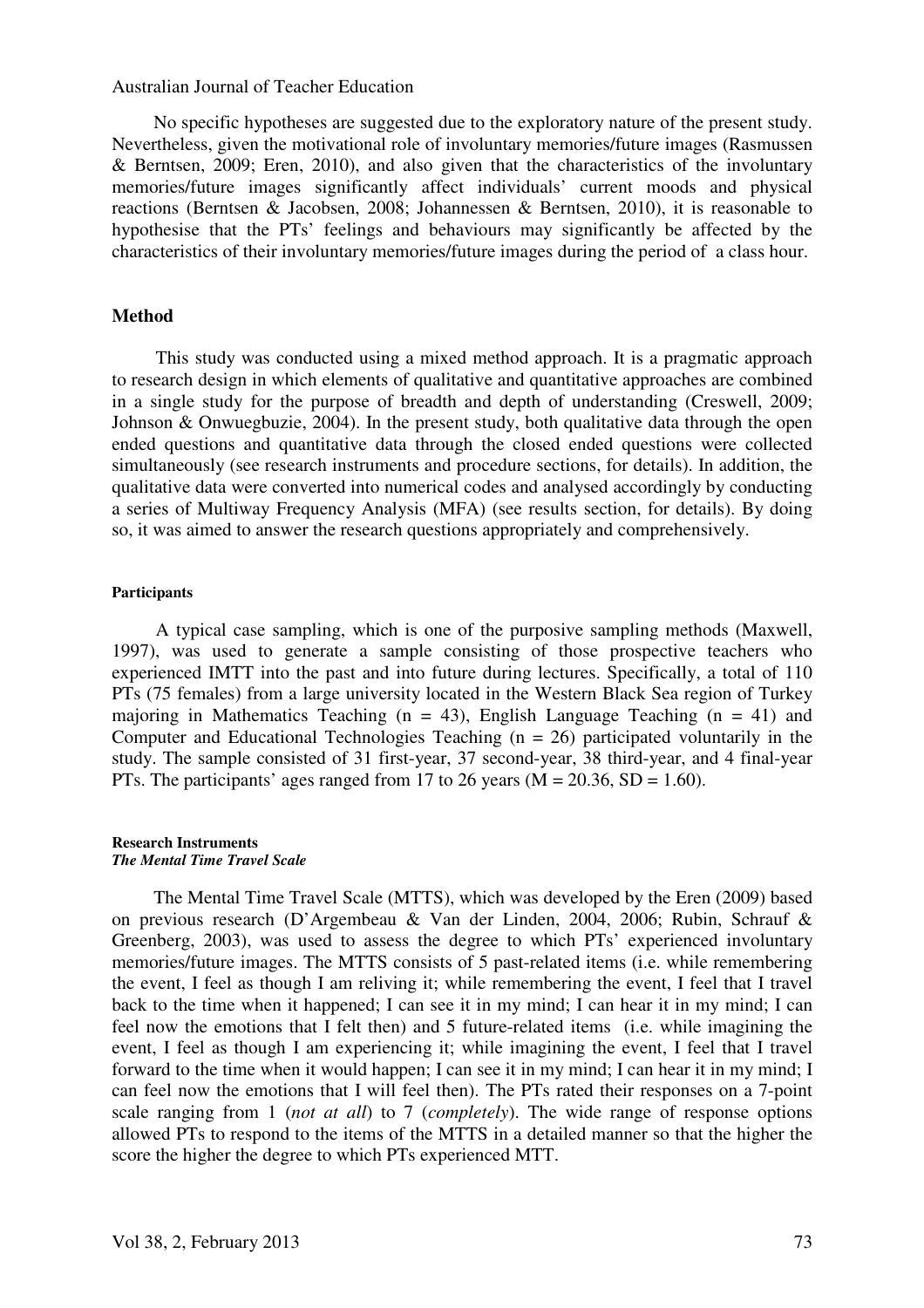Additionally, in order to obtain the qualitative data required to answer the research questions appropriately, the participants were asked to complete a number of short-response open-ended questions immediately following the MTTS in one of two frames depending on the temporal direction of the events (i.e. Frame 1 for memories and Frame 2 for future images). Based on previous research (Berntsen & Jacobsen, 2008), these questions were as follows: 'What caused you to remember/imagine this event?' (cue type); 'Was the remembered/imagined past/future event positive, negative or neutral?' (valence); 'What was the event?' (event type); 'How did you feel after you remembered/imagined this event?' (feeling); 'What did you do after you remembered/imagined this event?' (behaviour).

Participants were also asked to rate the time of the event based on the provided categories ranging from today to 10 years ago/later. Specifically, a total of 13 temporal categories were determined (i.e. today, yesterday/tomorrow, one week ago/later, one month ago/later, one year ago/later, five years ago/later, and ten years ago/later) on the basis of previous studies (D'Argembeau & Van der Linden, 2004, 2006). These questions were included in the MTTS.

# **Procedure**

The data were collected by the researchers during the spring semester of the 2010/2011 academic year. The data collection procedure consisted of two stages: the preparation stage and the application stage. During the preparation stage, the domains (e.g. English Language Teaching) and the field-specific courses (e.g. Language Acquisition) and pedagogic courses (e.g. Instructional Technologies and Materials Design) in the curriculum of these domains were selected. In the application stage, the researchers asked for permission from the course lecturers to enter the classroom in order to collect the data immediately before the end of the approximately 50-minute class period. The lecturers were not initially informed of the research topic in order to avoid priming the participants. After the lecturers left the classroom, the researchers explained the aim of the study and the nature of involuntary memories/future images to the participants. Following these explanations, the participants were asked to raise their hands if they had had such memories/future images during the past lesson and were willing to share them. This approach enabled the researchers to select the sample purposively.

The scales were presented to those PTs who raised their hands  $(n = 110)$ , and these PTs constituted the sample of the present study. They were instructed to choose the single most evident and important memory/future image they had experienced during the period and to complete either Frame 1 or Frame 2 accordingly. During the process, any questions from the participants were answered. Administration lasted approximately 25 minutes.

# **Results**

# **Preliminary Analyses**

Using the Maximum Likelihood method of estimation from AMOS 16 (Arbuckle, 2007), a Confirmatory Factor Analysis (CFA) was conducted to see whether the MTTS was confirmed in the present sample. Standardized Root Mean Square Residual (SRMR  $\leq$  .08), Incremental Fit Index (IFI  $\geq$  .90), and the Comparative Fit Index (CFI  $\geq$  .90) were used to assess the data fit, because they are less sensitive to sample size and violations of distributional assumption (Fan, Thompson, & Wang, 1999; Kline, 2005).

The results of the CFAs demonstrated that the one-factor model with five indicators (i.e. MTTS) had good fit to data in terms of past-related events ( $\gamma^2$ (5) = 8.33, *p* = .139; CFI =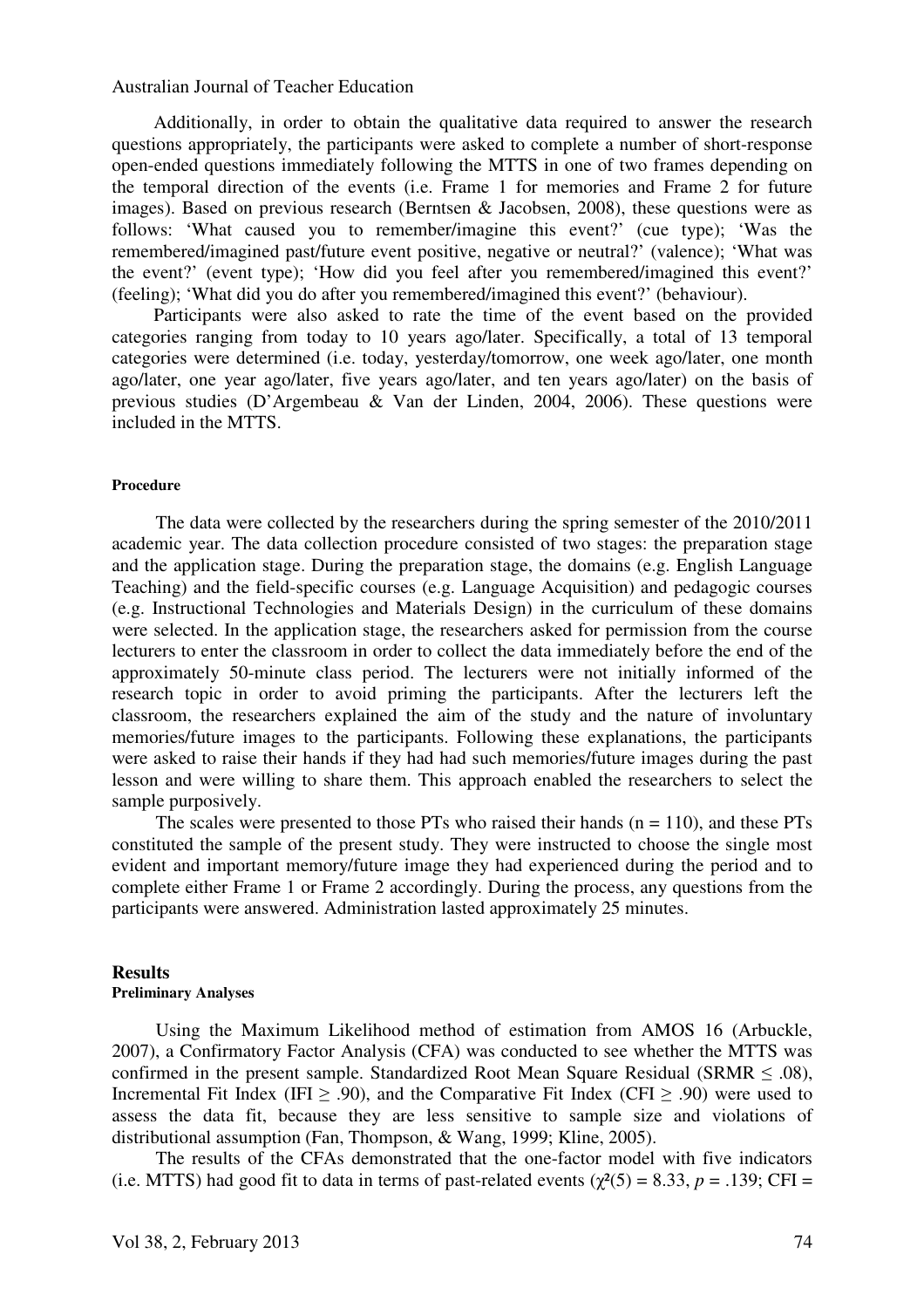.94; IFI = .95; SRMR = .061), future-related events (χ²(5) = 11.60, *p* = .041; CFI = .90; IFI = .91; SRMR = .077), and in terms of both past and future-related events ( $\chi^2(5) = 7.28$ ,  $p =$ .201; CFI = .98; IFI = .98; SRMR = .038). For the past-related events, standardized parameter estimations ranged from .55 to .68, while, for the future-related events, they ranged from .51 to .92. For the whole scale data, standardized parameter estimations ranged from .53 to .73. Cronbach's coefficient alphas were computed as .74, .80, and .76 for the past-related events, future-related events, and the whole sample data, respectively. These results indicate that both the factor structure and the internal consistency of the MTTS were confirmed in the present sample.

An Analysis of Covariance (ANCOVA) was also conducted to check the possible effects of gender, temporal directions and age (as a covariate), year of study, course type (i.e. field-specific courses and pedagogic courses), and fields of study on the MTTS (i.e. dependent variable). The results of the ANCOVA revealed that the effects of gender (F(1, 93)  $= .322, p = .572, \eta_{p}^{2} = .003$ , fields of study (F(1, 93) = .190,  $p = .664, \eta_{p}^{2} = .002$ ), year of study  $(F(2, 93) = .059, p = .942, \eta^2_p = .001)$ , course type  $(F(1, 93) = .917, p = .341, \eta^2_p = .001)$ .010), age (F(1, 93) = .605,  $p = .439$ ,  $\eta_{p}^{2} = .006$ ), and temporal directions (F(1, 93) = 3.384,  $p$  $= .070$ ,  $\eta^2$ <sub>p</sub> = .035) on the MTTS were non-significant. Thus, the demographic variables were not considered any further in the present study.

#### *Involuntary MTT in the Classrooms*

It was found that 67 (60.8%) PTs specified that they experienced IMTT into the past (e.g. "When I was at primary school, our teacher divided us into 3 groups: lazy, middle and hard-working. I was in the hard-working group. One day, my teacher moved me to the middle group and I was very upset"; whereas 43 (39.2%) specified that they experienced IMTT into the future (e.g. "I imagined myself going into class with related teaching materials. I was dividing the students into groups and telling them about the topic. After giving them short details, I handed out the materials and the lesson went on.")

#### *The Characteristics of the Involuntary Episodic Memories and Images*

A series of content analyses was conducted to see whether the involuntary memories/future images could be classified in terms of their types (i.e. teaching-related events, learning-related events, and unrelated events), cues (i.e. external, internal, and nocue), and amount of details (i.e. with details and without details).

The results of the first content analysis, which examined the memories/future images in terms of their contents, revealed that the contents of the memories/future images could well be classified under the headings of teaching-related events, learning-related events, and unrelated events. Specifically, teaching-related events refer to the teacher and teachingrelated memories/future images, and/or the memories/future images about how PTs were taught/will teach when they were students/will become teachers; for example, one PT asked "How would I introduce myself to the students before I teach in the future?" On the other hand, learning-related events refer to the learning and studying-related memories/future images and/or the class-related memories/future images (e.g. "Now I have taken the Special Teaching Methods course I can take Practicum. I imagined myself taking Practicum"). Unrelated events, however, refer to those memories/future images containing neither teaching nor learning-related episodes (e.g. "My mother's being angry with me for going out to see my friends without wearing a vest"). The inter-rater agreement on the event types was satisfactory in terms of both memories (Cohen's Kappa- $k = .73$ ) and future images ( $k = .79$ ),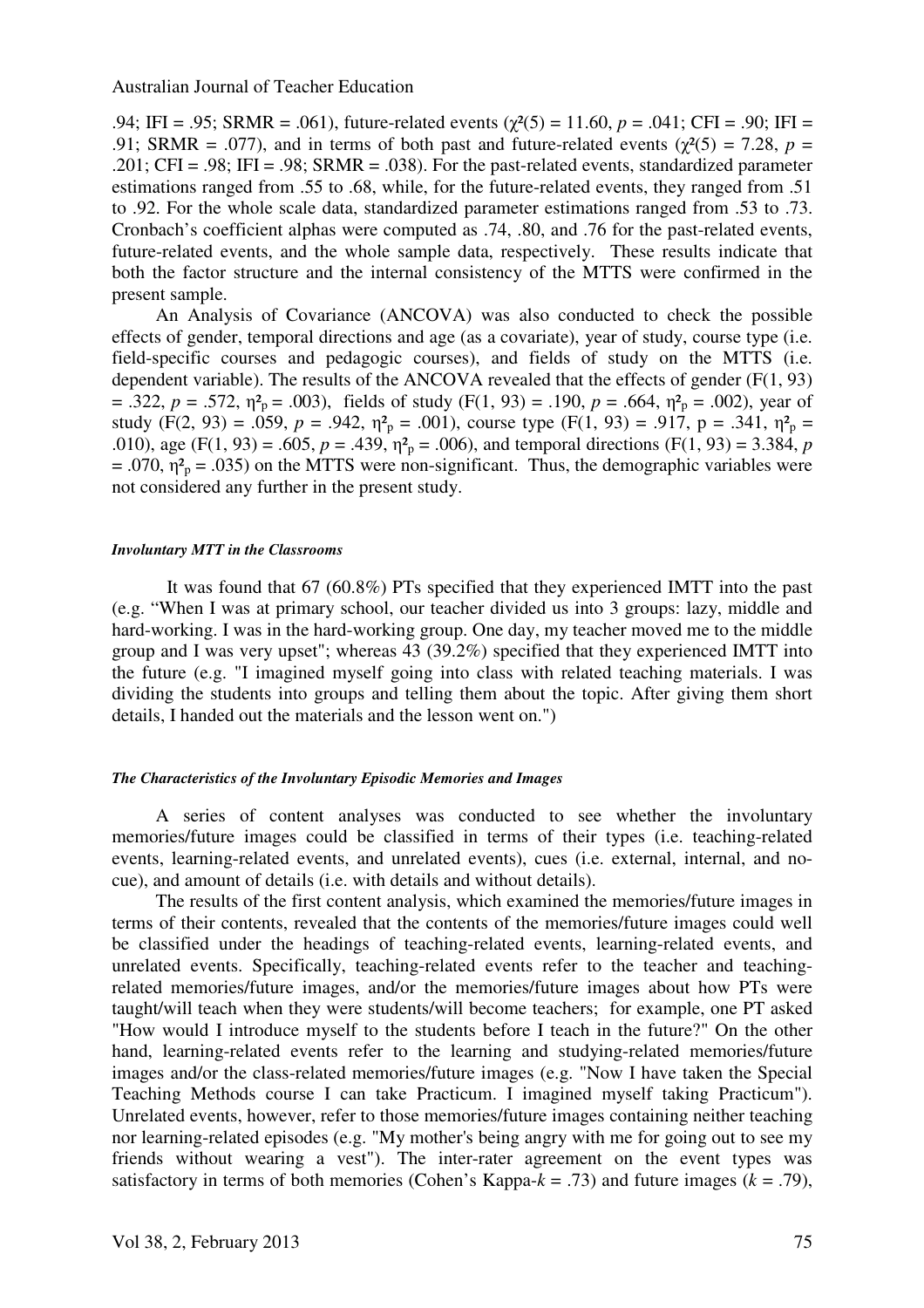suggesting that the memories/future images can well be represented with teaching-related events, learning-related events, and unrelated events in the present sample

The second content analysis examined the involuntary memories/future images in terms of their amount of details. It was found that they could be classified as memories/future images with detail (i.e. those memories/future images containing environmental and/or personal details) and memories/future images without detail (i.e. those memories/future images containing no specific details). The inter-rater agreement was computed as .82 for the memories and 1.00 for the future images. An example of a detailed memory includes the following statement: "My Philosophy teacher at high school always taught using the question-answer method. My Philosophy teacher appeared in front of me". On the other hand, a memory without details can be exemplified by the following: "The sports event of the other day."

Finally, the results of the third content analysis revealed that the cues that triggered the memories/future images could be classified as external cues (e.g. "The style of the lecturer's beard"); internal cues (e.g. "Thinking about how children acquire language"; and no-cue (e.g. "It just came into my mind"). The inter-rater agreement was quite high in terms of both memories  $(k = .94)$  and future images  $(k = .91)$ , indicating that the cue type can be reliably classified under the headings of external, internal, and no-cue. Additionally, an MFA was conducted to examine the relationships between the characteristics of the involuntary memories/future images and the temporal directions (Tabachnick & Fidell, 2007). The results of the MFA are presented in Table 1.

|                                  | Memories |        | Future images <sup>a</sup> |        |                   |
|----------------------------------|----------|--------|----------------------------|--------|-------------------|
| Characteristic                   | $\int$   | $(\%)$ | $\mathcal{f}$              | $(\%)$ | $\overline{z}$    |
| Valence                          |          |        |                            |        |                   |
| Positive                         | 23       | 34.3   | 28                         | 65.1   | $-2.11*$          |
| Negative                         | 19       | 28.4   | 3                          | 7.0    | 1.41              |
| <sup>a</sup> Neutral             | 25       | 37.3   | 12                         | 27.9   |                   |
| Distance in time                 |          |        |                            |        |                   |
| Today                            | 13       | 19.4   | 6                          | 14.0   | $-.18$            |
| Yesterday/tomorrow               | 5        | 7.5    | 5                          | 11.6   | $-.91$            |
| One week ago/later               | 6        | 9.0    | 5                          | 11.6   | $-1.04$           |
| One month ago/later              | 11       | 16.4   | $\overline{2}$             | 4.7    | 1.24              |
| One year ago/later               | 11       | 16.4   | 3                          | 7.0    | 1.08              |
| Five years ago/later             | 7        | 10.4   | 17                         | 39.5   | $-1.92^{\dagger}$ |
| <sup>a</sup> Ten years ago/later | 14       | 20.9   | 5                          | 11.6   |                   |
| Type of events                   |          |        |                            |        |                   |
| Teaching-related                 | 24       | 35.8   | 27                         | 62.8   | $-2.29*$          |
| Learning-related                 | 18       | 26.9   | 6                          | 14.0   | $-.67$            |
| <sup>a</sup> Unrelated           | 25       | 37.3   | 10                         | 23.3   |                   |
| Type of cues                     |          |        |                            |        |                   |
| External                         | 58       | 86.6   | 32                         | 74.4   | .80               |
| Internal                         | 6        | 9.0    | 9                          | 20.9   | $-.23$            |
| <sup>a</sup> No-cue              | 3        | 4.5    | $\overline{c}$             | 4.7    |                   |
| Amount of details                |          |        |                            |        |                   |
| With details                     | 31       | 46.3   | 23                         | 53.5   | .29               |
| <sup>a</sup> Without details     | 36       | 53.7   | 20                         | 46.5   |                   |

 $*p < .05$ ;  $\dagger p = .055$ ; <sup>a</sup>the outer category

**Table 1: Characteristic of the Involuntary Memories and Future Images**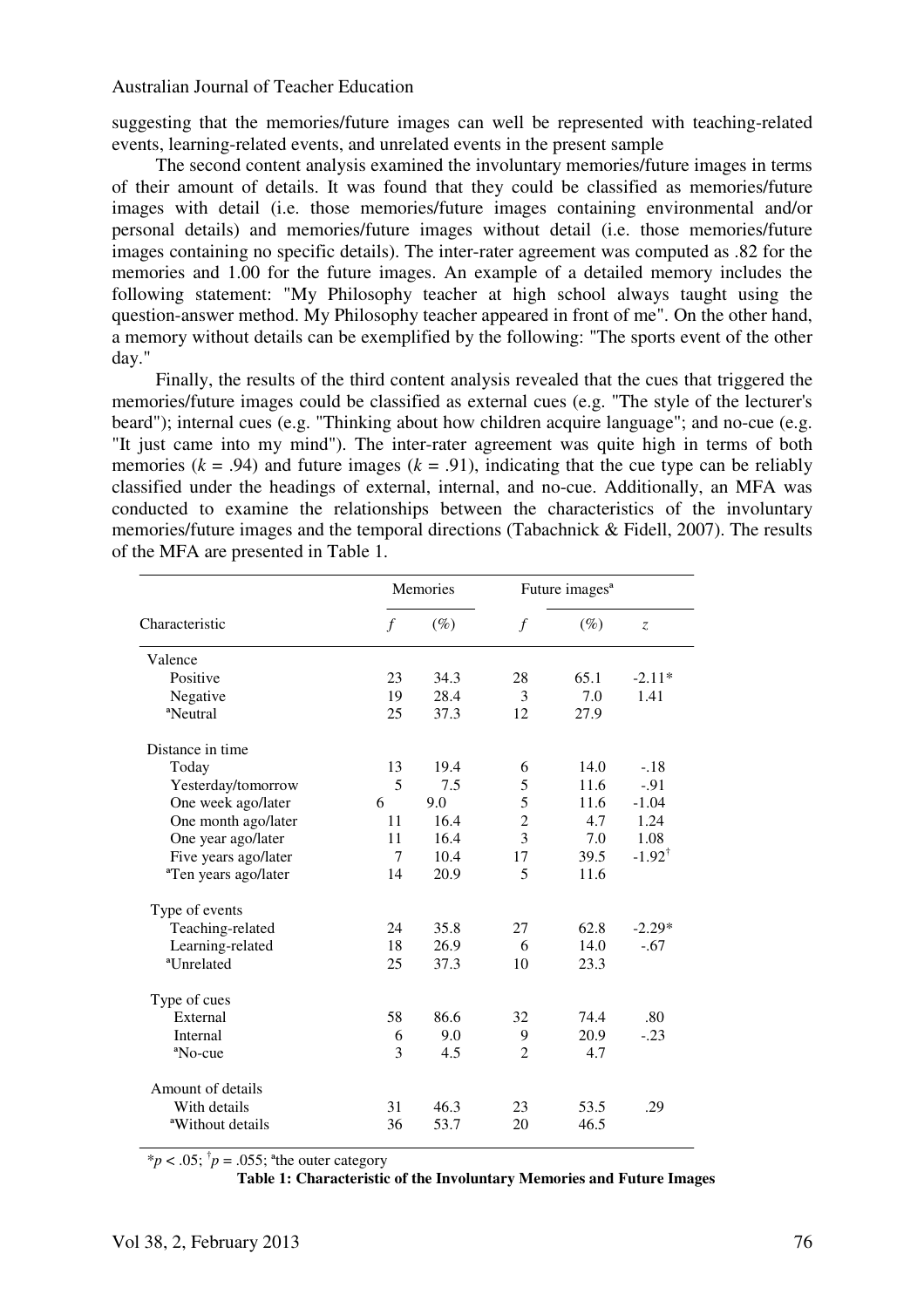As seen in Table 1, contents of the memories were both more negative (28.4%) and neutral (37.3%), albeit not significant ( $z = 1.41$ ,  $p = .158$ ), than the contents of the involuntary future images (7% and 27.9% respectively); whereas the contents of the involuntary future images (65.1%) were significantly more positive than those of the involuntary memories (34.3%) ( $z = -2.11$ ,  $p = .035$ ). In terms of the temporal distances, the only difference between the numbers of involuntary future images regarding the period of five years later (39.5%) and those regarding the period of five years ago (10.4%) approached significance  $(z = -1.92, p = .055)$ , signifying that the numbers of involuntary future images regarding the period of five years later were significantly higher than those regarding the same period of time. The numbers of the involuntary memories/future images regarding the remaining periods of time were not comparable with each other in terms of the temporal directions, although the involuntary future images were closer in time than the involuntary memories (see Table 1).

The results also showed that the number of teaching-related involuntary future images (62.8%) were significantly higher than the number of teaching-related involuntary memories  $(35.8\%)$  ( $z = -2.29$ ,  $p = .022$ ). The number of learning-related memories (26.9%) and learning-related future images (14%) were not comparable with one another in terms of the temporal directions. The cue type did not relate to the temporal directions, indicating that neither the external cues (past: 86.6%; future: 74.4%) nor the internal cues (past: 9%; future: 20.9%) were comparable in terms of the temporal directions. The same was also true for the amount details of the involuntary memories/future images because involuntary memories (46.3%) did not significantly differ from the involuntary future images (53.5%) in terms of their amount of details  $(z = .29, p = .775)$  (see Table 1).

#### **Later-Feelings and Behaviours**

Two separate content analyses were conducted to explore how PTs felt (henceforth later-feeling) and behaved (henceforth later-behaviour) after they remembered/imagined the past/future-related events involuntarily. In the first content analysis, PTs' later-feelings were examined, while, in the second content analysis, their later-behaviours were examined.

The first content analysis revealed that it was possible to distinguish between positive, negative and neutral later-feelings. Positive later-feelings included feeling happy, relaxed or excited, while negative later-feelings included sadness, anger or anxiety. Neutral laterfeelings were those which had no obvious positive or negative valence (e.g. curiosity).

The second content analysis revealed that the later-behaviours were also classifiable as positive, negative and neutral. Positive later-behaviours were those which showed evidence of the PTs paying more attention to the lesson than they had before the involuntary memory/future image. Negative later-behaviours included becoming distracted from the lesson, or a reduction in attention following the involuntary memory/image. Neutral behaviours were identified by direct expressions that nothing had changed as a result of the involuntary memory/future image, or those lacking any overt positive or negative valence. The inter-rater agreement was at an acceptable level for both later-feelings  $(k = .83)$  and laterbehaviours  $(k = .72)$ . Any discrepancies were resolved through discussion.

The content analyses also showed that the PTs' positive, negative and neutral laterfeelings could be followed by positive, negative or neutral later-behaviours. Table 2 shows examples of the later-feelings and later-behaviours in a relational manner in terms of the involuntary memories. As seen in Table 2, matches between the valence of the later-feeling and that of the later-behaviours were observed; for example, the involuntary memory of an incident at elementary school caused one participant to feel happy (positive); this in turn led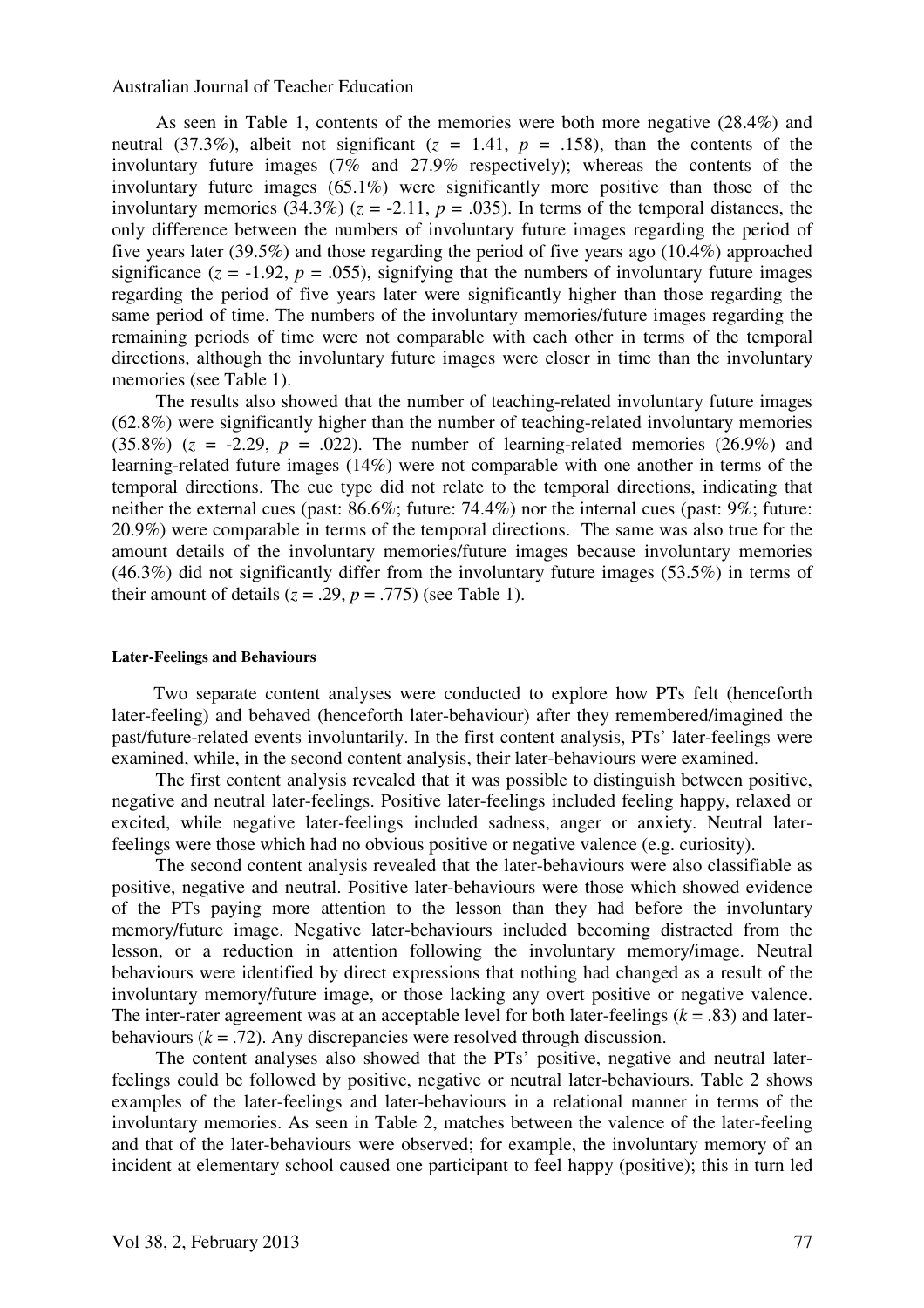to him realizing the relevance of the lesson to real life (positive) (see Table 2). However, as depicted in Table 2, there were also examples in the data of mismatches between the valences of the later-feelings and later-behaviours; for example, one participant felt happy at remembering a course given by another lecturer (positive), and as a result she lost interest in the current lesson (negative). Notably, there were no occurrences of neutral later-behaviours arising from negative later-feelings.

|                  | Feelings                                                                                                                                                                                                                                                                                                                          |                                                                                                                                                                                                                                                                                                                                                                                                                                                                                                                                                       |                                                                                                                                                                                                                                                                                                                               |  |  |  |
|------------------|-----------------------------------------------------------------------------------------------------------------------------------------------------------------------------------------------------------------------------------------------------------------------------------------------------------------------------------|-------------------------------------------------------------------------------------------------------------------------------------------------------------------------------------------------------------------------------------------------------------------------------------------------------------------------------------------------------------------------------------------------------------------------------------------------------------------------------------------------------------------------------------------------------|-------------------------------------------------------------------------------------------------------------------------------------------------------------------------------------------------------------------------------------------------------------------------------------------------------------------------------|--|--|--|
| <b>Behaviour</b> | Positive                                                                                                                                                                                                                                                                                                                          | Negative                                                                                                                                                                                                                                                                                                                                                                                                                                                                                                                                              | Neutral                                                                                                                                                                                                                                                                                                                       |  |  |  |
| Positive         | I remembered what my<br>friends did every time<br>my elementary school<br>teacher asked a question<br>and how s/he reacted<br>angrily./I felt a sweet<br>sense of happiness as I<br>remembered those<br>times. <sup>a</sup> /I recognized that<br>the subject we were<br>covering in class<br>happened in real life. <sup>b</sup> | My teacher at junior high I remembered my<br>school sat the good<br>students at the front and<br>only paid attention to<br>them./I felt sorry for<br>my other friends./I<br>recognized that what<br>was being covered in<br>the lesson were real<br>life events.                                                                                                                                                                                                                                                                                      | Geometry teacher last<br>year. He had the same<br>same type of beard as<br>this lecturer./ I<br>remembered him<br>singing songs./<br>I missed that teacher<br>I wondered where<br>these thoughts had<br>come from I started<br>to enjoy this course,<br>because the lecturer<br>had some similarities<br>with my old teacher. |  |  |  |
| Negative         | Mr. X using the CD<br>player in the<br>Pronunciation course./<br>I felt happy and smiled./<br>I wanted to be in that<br>lesson. I lost interest in                                                                                                                                                                                | I had a Micro-processing<br>lesson at high school.<br>The teacher was good,<br>friendly. The lessons<br>were really fun and we'd<br>both learn and laugh.<br>But university hasn't<br>been like this at all.<br>The courses are boring<br>and it's as if $\Gamma$ m not<br>learning anything./I felt<br>sad, as if I didn't belong<br>here. Then I smiled<br>bitterly and the memory<br>finished. I tried hard to<br>forget it./I thought that<br>the lecturer was teaching<br>because s/he had to and<br>that I was in class<br>because I had to be. | The one and only good<br>picture I had ever<br>drawn with the<br>instructions of my<br>junior high school<br>teacher./I realized<br>that I missed my<br>teacher and friends./<br>I wished the courses we<br>are taking now were as<br>much fun as those at<br>junior high school.                                             |  |  |  |
| Neutral          | Summer school and the<br>Material we made./I felt<br>relaxed because the past<br>had been lived and was<br>over/Nothing.                                                                                                                                                                                                          | Not-observed                                                                                                                                                                                                                                                                                                                                                                                                                                                                                                                                          | Our teacher taught us<br>using a cassette player.<br>I felt as if I was living<br>that moment./I<br>recognized that life was<br>full of repetition.                                                                                                                                                                           |  |  |  |

<sup>a</sup> Later-feeling; <sup>b</sup>Later-behaviour

**Table 2: Involuntary Memories with Later- Feelings and Later-Behaviours**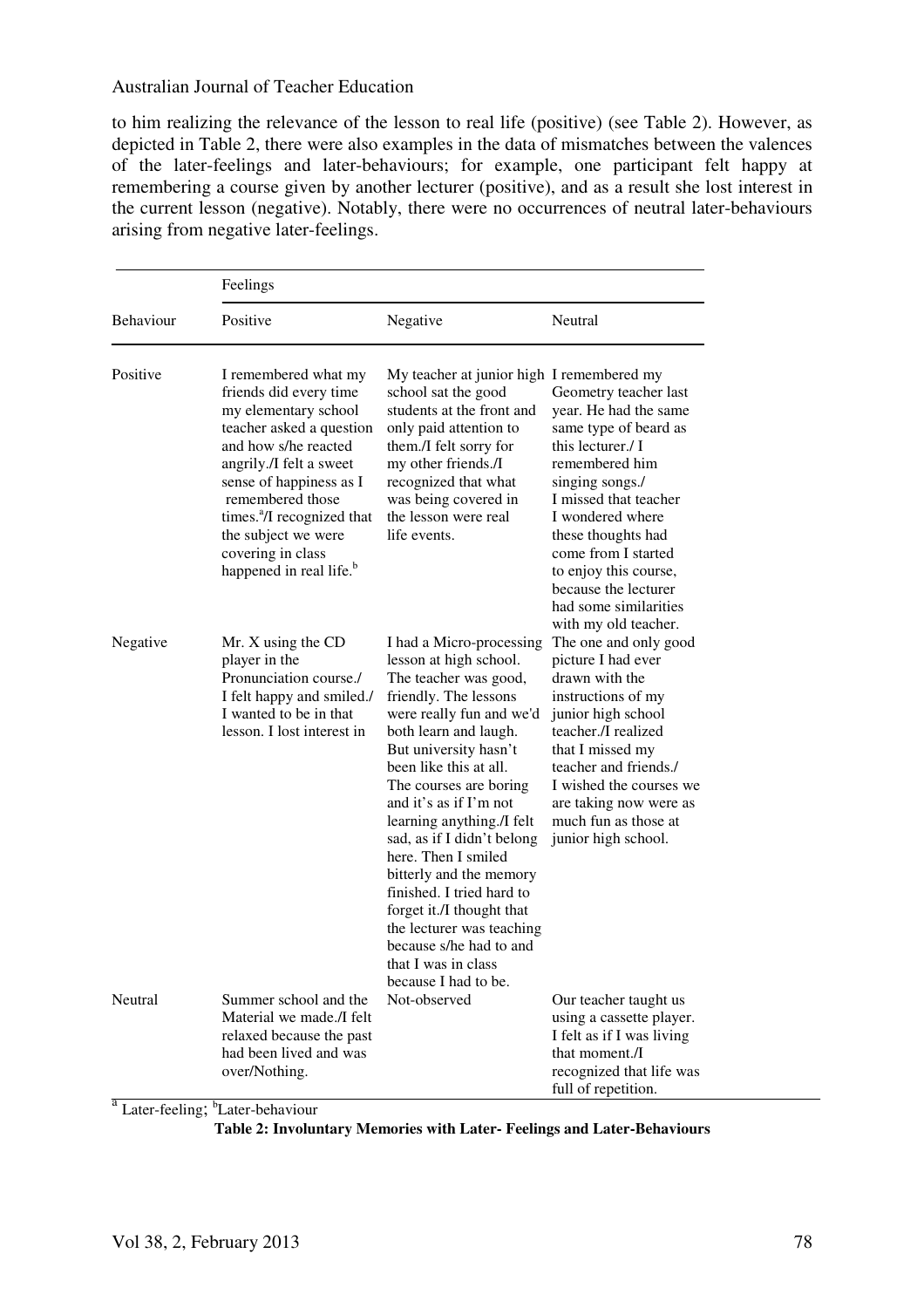Table 3 shows examples of the later-feelings and later-behaviours in a relational manner in terms of the involuntary future images. As with the findings related to involuntary memories, there were both matches and mismatches between the valences of the laterfeelings and those of the later behaviours (see Table 3).

|           | Feelings                            |                              |                           |  |  |  |  |
|-----------|-------------------------------------|------------------------------|---------------------------|--|--|--|--|
| Behaviour | Positive                            | Negative                     | Neutral                   |  |  |  |  |
| Positive  | The subject being,                  | I was trying to increase     | What I would be like      |  |  |  |  |
|           | discussed, that is,                 | motivation and interest      | as a university lecturer. |  |  |  |  |
|           | how I would behave                  | by giving positive           | /I wondered if I would    |  |  |  |  |
|           | when I started teaching             | examples to the students     | be able to be as calm as  |  |  |  |  |
|           | in the future, appeared             | in a class who were          | this lecturer./ I thought |  |  |  |  |
|           | like a short, pleasant              | prejudiced against           | positively about the      |  |  |  |  |
|           | film./I thought that                | Maths or who looked          | lecturer's teaching       |  |  |  |  |
|           | being a teacher was a               | anxious./To be honest I      | style.                    |  |  |  |  |
|           | nice feeling, and I                 | felt a little apprehensive.  |                           |  |  |  |  |
|           | thought once more                   | I felt I wouldn't succeed.   |                           |  |  |  |  |
|           | how suitable this                   | Everything the lecturer      |                           |  |  |  |  |
|           | profession was for me. <sup>a</sup> | now said gained extra        |                           |  |  |  |  |
|           | I saw a connection                  | value for me.                |                           |  |  |  |  |
|           | between this course                 |                              |                           |  |  |  |  |
|           | and real life and I realized        |                              |                           |  |  |  |  |
|           | the importance of the               |                              |                           |  |  |  |  |
|           | subject-matter. <sup>b</sup>        |                              |                           |  |  |  |  |
| Negative  | I imagined myself                   | I was teaching in a          | I wondered where I        |  |  |  |  |
|           | advancing in the                    | The place changed,           | would be in the future.   |  |  |  |  |
|           | Police Force after                  | sometimes there were         | /I felt I needed to       |  |  |  |  |
|           | passing the Civil Service           | university students          | develop myself further.   |  |  |  |  |
|           | Entrance Examination./              | and sometimes                | /I thought that 90% of    |  |  |  |  |
|           | I felt happy about the              | elementary school            | the lessons were          |  |  |  |  |
|           | prospect of my life                 | students. I was telling      | unnecessary and that I    |  |  |  |  |
|           | my life developing in               | them that I would            | could learn better at     |  |  |  |  |
|           | this direction./I wanted            | reward them with a           | home.                     |  |  |  |  |
|           | the lesson and university           | game for listening to the    |                           |  |  |  |  |
|           | to finish right away.               | lesson./I felt that life was |                           |  |  |  |  |
|           |                                     | monotonous and I             |                           |  |  |  |  |
|           |                                     | wondered what I could do     |                           |  |  |  |  |
|           |                                     | to liven it up./I wanted     |                           |  |  |  |  |
|           |                                     | this lesson and university   |                           |  |  |  |  |
|           |                                     | to finish as soon as         |                           |  |  |  |  |
|           |                                     | possible.                    |                           |  |  |  |  |
| Neutral   | I had a cup printed with            | Students criticizing me      | Where would I be after    |  |  |  |  |
|           | letter 'M' on the                   | in a similar way while I     | graduation? Would I be    |  |  |  |  |
|           | teacher's desk and                  | was teaching./ I             | appointed as a teacher    |  |  |  |  |
|           | students in front of me             | wondered what I would        | or would I stay at        |  |  |  |  |
|           | listening to me./I felt             | do in a similar situation    | university to continue    |  |  |  |  |
|           | good./ I continued                  | and I felt a little bad./    | my studies and be a       |  |  |  |  |
|           | where I left off.                   | I thought the lecturer       | university lecturer./ I   |  |  |  |  |
|           |                                     | needed to try new            | was just curious. There   |  |  |  |  |
|           |                                     | techniques."                 | is still a lot of time    |  |  |  |  |
|           |                                     |                              | ahead of me./I focused    |  |  |  |  |
|           |                                     |                              | once more on the          |  |  |  |  |
|           |                                     |                              | lesson, if a little late, |  |  |  |  |
|           |                                     |                              | and I continued to take   |  |  |  |  |
|           |                                     |                              | notes.                    |  |  |  |  |

<sup>a</sup> Later-feeling; <sup>b</sup>Later-behaviour

**Table 3: Involuntary Future Images with Later- Feelings and Later-Behaviours**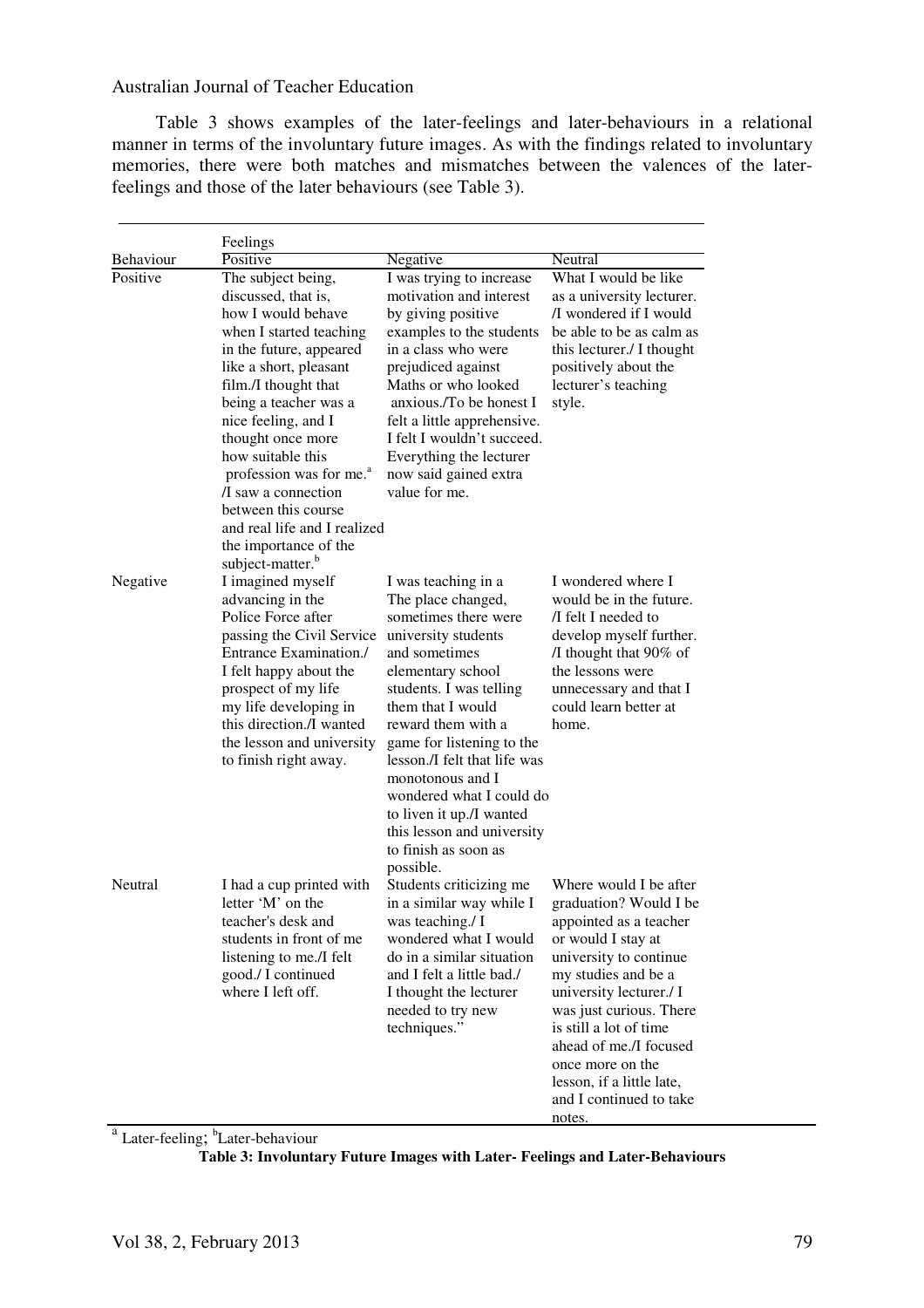To summarize, results of the content analyses signified that the PTs' later-feelings and behaviours were linked to each other in terms of the temporal directions. Additionally, a categorical regression analysis (CatREG), in which the later-feeling was determined as the independent variable and the later-behaviour as the dependent variable, was also conducted in order to validate the relationships between the later-feelings and later-behaviours (Kritzer, 1986). Results of the CatREG showed that the later-feelings significantly predicted the laterbehaviours in terms of both involuntary memories ( $\beta = .32$ ,  $p = .000$ ) and involuntary future images ( $\beta$  = .66,  $p$  = .000), advocating that the later-feelings and behaviours were significantly related to each other.

#### **The Effects of IMTT on Later-Feelings and Behaviours**

Four separate MFAs were conducted to examine the effects of the involuntary memories/future images on PTs' feelings and behaviours. In terms of the involuntary memories, results of the first MFA demonstrated that the main effects of negative valence (*z*  $= -17.69$ ,  $p = .000$ ), learning-related events ( $z = -3.10$ ,  $p = .002$ ), and detailed events ( $z = -1$ 31.46,  $p = .000$  on positive later-feelings were significant; whereas the effects of the remaining categories of the mentioned characteristics on later-feelings, as well as the main effects of distances in time and cue type on later-feelings, were non-significant (all *p*s ≥ .10). A significant amount of details and event type interaction was also detected in the analysis. Specifically, teaching-related and detailed events interaction significantly and positively affected the positive later-feelings  $(z = 20.10, p = .000)$ . No other significant interactional effects were observed (all *p*s ≥ .96).

Results of the second MFA, which examined the effects of the characteristics of involuntary future images on later-feelings, showed that the main effect of distances in time (i.e. today) on negative later-feelings ( $z = 6.96$ ,  $p = .000$ ) and the main effect of positive valence on positive later-feelings ( $z = 2.37$ ,  $p = .018$ ) were significant; whereas the effects of the remaining categories of distances in time and valence on later-feelings, as well as the main effects of cue type, event type, amount of details on later-feelings, were trivial (all  $ps \geq$ .13). No significant interactional effects were observed in the analysis (all *p*s ≥ .56).

Results of the third MFA revealed that the main effects of positive valence on learningrelated positive behaviours ( $z = 8.00$ ,  $p = .000$ ), negative valence on learning-related negative behaviours  $(z = 45.99, p = .000)$ , learning-related events on learning-related positive behaviours ( $z = -15.71$ ,  $p = .000$ ), and the main effect of detailed events on learning-related negative behaviours ( $z = 19.49$ ,  $p = .000$ ) were significant in terms of the involuntary memories. The main effects of the cue type and distances in time on later-behaviours were non-significant (all  $ps \geq .10$ ).

Significant interactional effects were also observed in the analysis. Specifically, positive valence and teaching-related events interaction ( $z = 4.49$ ,  $p = .000$ ) and positive valence and learning-related events interaction  $(z = 13.11, p = .000)$  were effective on the learning-related positive behaviours. Furthermore, the effect of detailed events and teachingrelated events interaction on the learning-related negative behaviours was also significant ( $z =$ -11.86, *p* = .000). No other significant interactional effects were detected in the analysis (all  $p_s > .99$ ).

Results of the final MFA showed that the main effect of positive valence on learningrelated positive behaviours ( $z = 10.41$ ,  $p = .000$ ), and the main effect of detailed events on learning-related negative events  $(z = 6.73, p = .000)$  were considerable in terms of the involuntary future images. However, the main effects of cue type, distances in time, and event type on later-behaviours were negligible (all  $ps \geq .66$ ). The interaction between the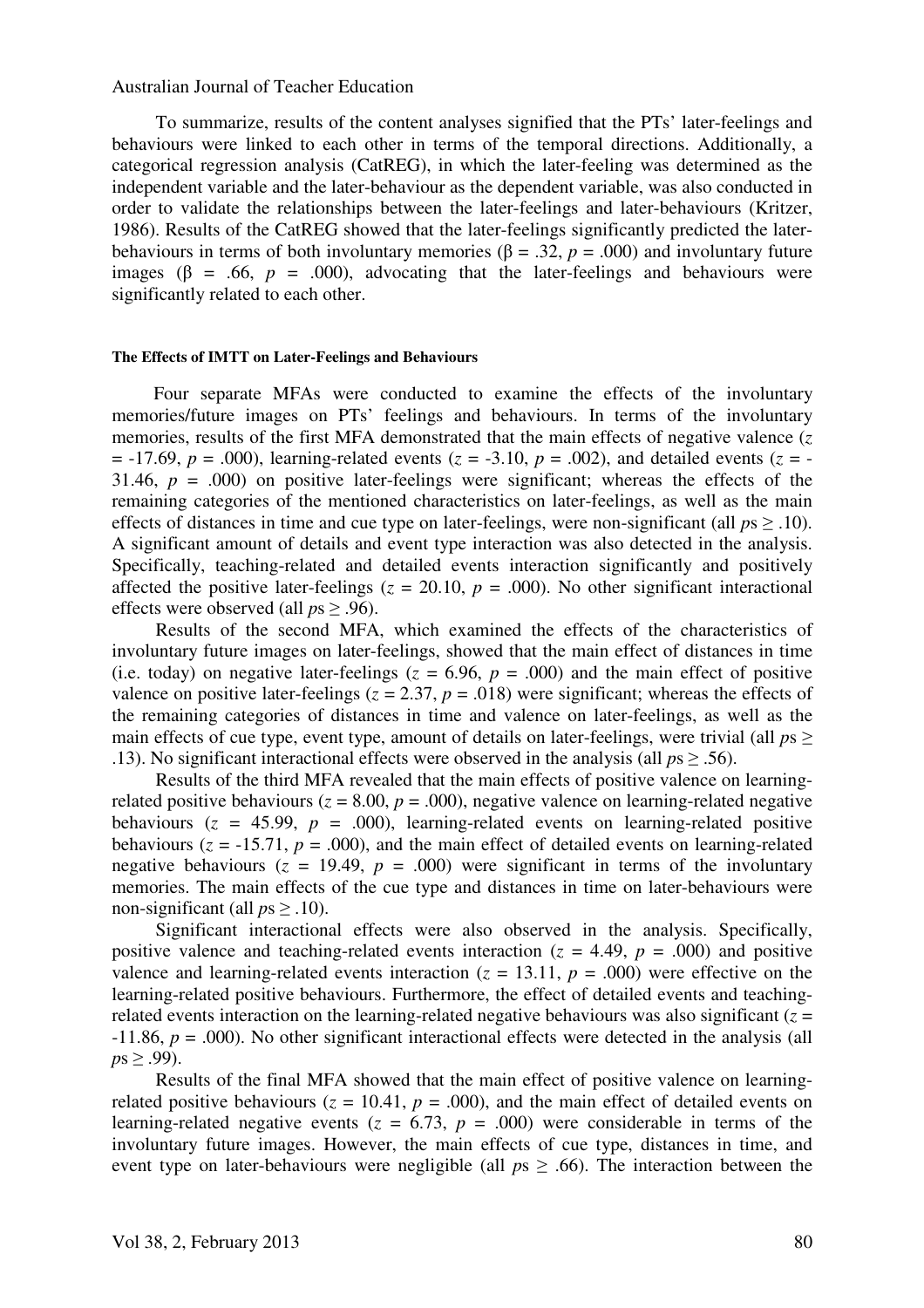teaching-related events and positive valence was also effective on the learning-related positive behaviours  $(z = 2.72, p = .023)$ . No other significant interactional effects were detected in the analysis (all *p*s ≥ .99).

# **Discussion**

# **Involuntary MTT in the Classrooms and its Characteristics**

The results of the preliminary analyses revealed that the participants experienced at least one evident and important involuntary memory or future image. Indeed, previous studies provided evidence that IMTT into the past (e.g. Berntsen, 1996, 1998; Ball & Little, 2006) and into the future (e.g. Berntsen & Jacobsen, 2008) are common in everyday life. It should be noted that these studies were largely based on diary methods, and were mainly conducted under laboratory conditions. Although diary methods provide a detailed picture of involuntary memories/future images, they have significant potential to cause a 'priming effect', because participants are fully aware of the nature of the process (e.g. how they will describe the content of their involuntary memories/future images by taking notes) and the concepts (e.g. involuntary memories/future images) at the beginning of the experiments.

On the other hand, without taking advantage of such kinds of methods (i.e. diary methods), it is difficult to examine the contents of involuntary memories/future images in a detailed manner as individuals may forget, or at least, experience some difficulties in remembering or imagining the original events over time (Schacter, 2001). At this point, it can be said that the results of the present study were free from the possible effect of 'priming', because the PTs did not know they would be asked for their IMTT into the past and into the future at the end of the class period. Furthermore, each lesson lasted approximately 50 minutes, which was a short enough period of time for the PTs not to forget the involuntary memories/future images. Thus, the present study significantly contributes to the relevant literature by providing a reliable picture in which the emergence of involuntary memories/future images was evident in natural settings such as classrooms.

In line with previous research (Eren, 2010), the contents of the involuntary memories/future images were classified as teaching-related events, learning-related events, and unrelated events, indicating that there were links between the context (i.e. teacher education) and contents of the events (Berntsen, 2009). Results of the MFA showed that the involuntary future images were more positive, closer in time and more teaching-related than the involuntary memories; whereas the involuntary memories were more negative, more distant in time, and more learning-related than the involuntary future images.

Recent research on both voluntary and IMTT revealed that the future images were more positive and temporally closer than the past events (Eren, 2010; D'Argembeau & Mathy, 2011; D'Argembeau & Van der Linden, 2006; Jacobsen & Berntsen, 2008). This positivity bias and the temporal closeness in IMTT into the future were interpreted based on the possibility that MTT into the future mostly contained goal-related cultural life scripts such as getting married, leaving school, and having children (Bernsten & Jacobsen, 2008; Berntsen & Rubin, 2004). Moreover, regardless of whether it is voluntary or involuntary, MTT into the future is associated with individuals' future-related goals (Conway, 2009). If this is so, the reason why the teaching-related involuntary images were more positive and closer in time can be explained by the PTs' most salient future-related goal: to become a teacher in the near future. However, it does not explain why some of the PTs' involuntary memories were more negative, neutral, and learning-related. Although it was not examined in this study, this may be due to the relationship between the PTs' beliefs and their memories (Bandura, 1993).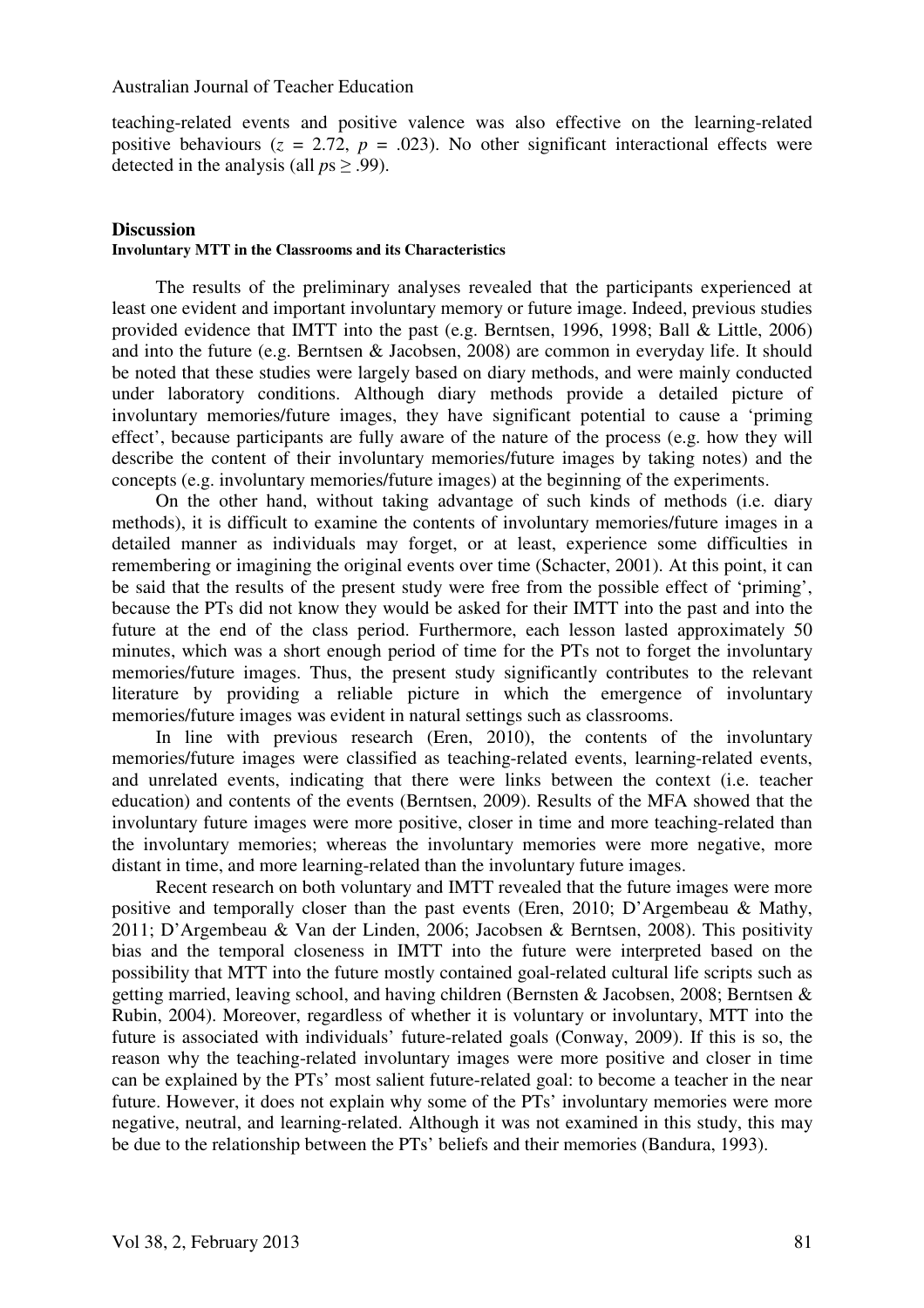Given that beliefs are strongly linked to well-remembered episodes of personal memories (Woolfolk Hoy & Murphy, 2001), it can be claimed that the PTs' involuntary memories may be unconsciously filtered by their beliefs, which, in turn, may paint the contents of their memories in a different manner; for example, "a belief about the unfairness of school rules might be traced to an unfortunate personal encounter with a rule" (Woolfolk Hoy & Murphy, 2001, p. 147). Such a belief may not only selectively affect the involuntary retrieval of this personal encounter, but also provide a framework for perceiving the current situation in line with the subjective meaning of the mentioned encounter. Nevertheless, this issue deserves further investigation.

#### **How did PTs Feel and Behave after Their IMTT into The Past and into The Future?**

The first content analyses of the later-feelings showed that they were discernible as positive, negative or neutral. This finding is not surprising considering that these valences of feelings are the most frequently reported types in the literature (e.g. D'Argembeau & Van der Linden, 2006). There was also evidence of the involuntary memories/images causing a display of physical reaction, such as laughing, smiling or crying (see Table 2), which parallels the findings of Berntsen and Jacobsen (2008) and Johannessen and Berntsen (2010).

The second content analysis showed that these later-feelings had an effect on the learning-related behaviour of the participants. More specifically, following the later-feelings, they paid more attention to the lesson, became distracted, or experienced no change in attention. This finding can also be expected, given the key role of emotions in the coordination of physiological responses and cognition (Mayer, Caruso, & Salovey, 1999).

Notably, a mismatch of valences was also observed to a certain degree. Some PTs reported that they paid more attention to the lesson following a negative later-feeling. For others, positive feelings caused them to become distracted from the lesson (see Tables 2 and 3). This result can be explained in the light of the evaluative space model (Cacioppo & Berntson, 1994) which predicts that "a stimulus may vary in terms of the strength of positive evaluation activation and the strength of negative evaluative activation it evokes" (Cacioppo, Larsen, Smith, & Berntson, 2004, p. 227). Accordingly, a dissonance between the emotional valence of a memory, or a future image, and a later-behaviour can be expected because the PTs' later-behaviours may significantly depend on the strength of their subjective negative or positive evaluations on the content of involuntary memories/future images.

#### **Did PTs' Involuntary Memories/Future Images Significantly Affect Their Later-Feelings and Behaviours?**

Results of the present study demonstrated that the effects of characteristics of the involuntary memories/future images on later-feelings were evident. Specifically, in terms of the involuntary memories, negative valence, learning-related events, and detailed events were inversely related to positive later-feelings, suggesting that the participants felt more positive during the lessons as long as the contents of involuntary memories were less negative, less learning-related, and were less detailed. In addition, the current results revealed that the teaching–related and detailed past events were positively related to later-feelings, meaning that the PTs' feelings were positively affected by their teaching-related and detailed past events. It is difficult to discuss these results based on previous studies, because no previous research has investigated these issues to date. Given the motivational role of the involuntary memories (Eren, 2010; Rasmussen & Berntsen, 2009), and also given that the contents of these memories not only contain cognitive details, but also emotional details that have strong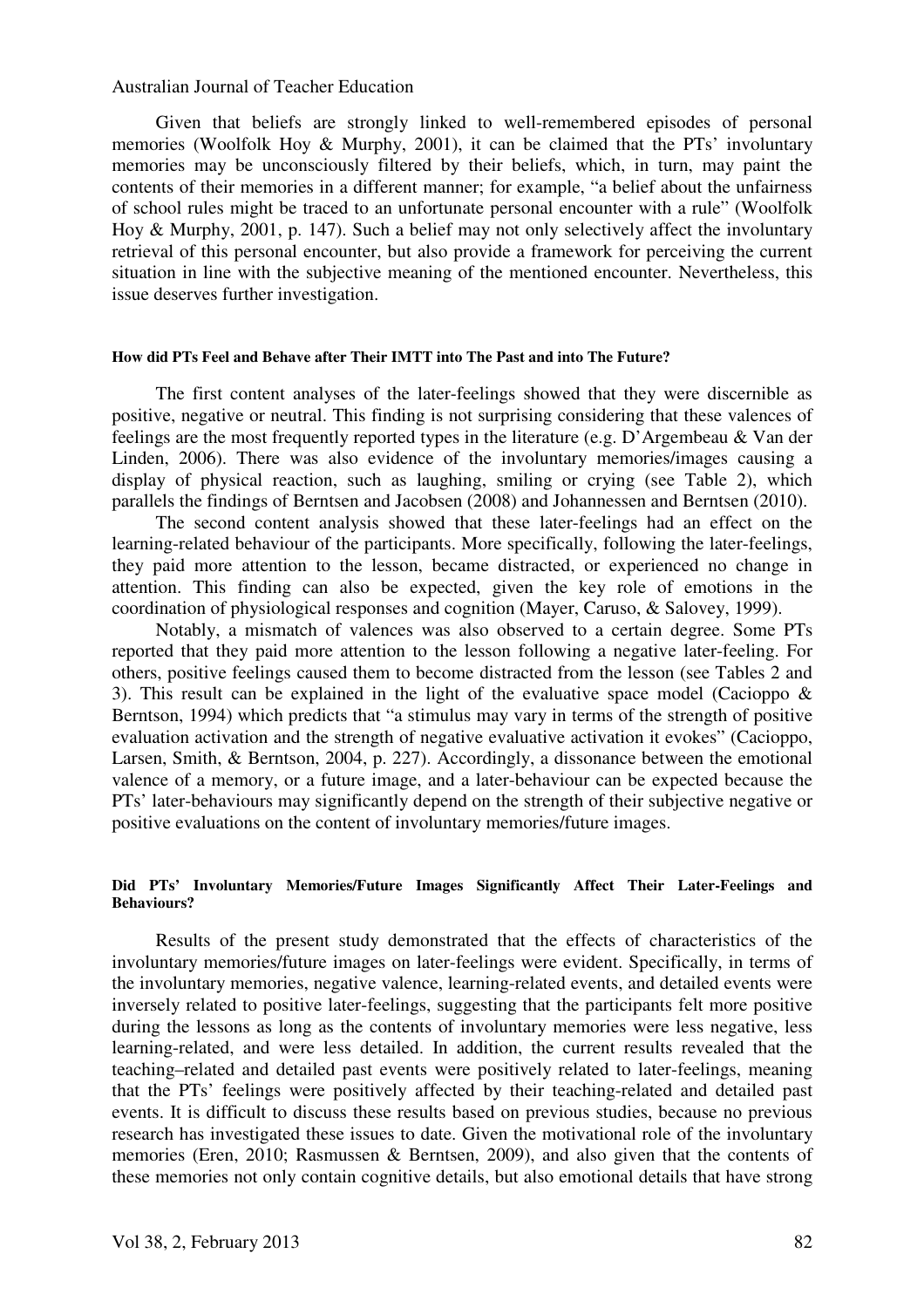potential to affect current feelings (Eichenbaum, 2010), the mentioned inverse effects of the negative past events on positive later-feelings can be understood.

On the other hand, the negative effects of the learning-related and detailed past events, and the positive effects of teaching-related and detailed past events on positive later-feelings can be explained based on the fact that the contents of the PTs' learning-related events were more negative than the contents of their teaching-related past events in the present study. Seemingly, the effects of involuntary memories on PTs' later-feelings were more subjected to valence than content. This could be because the emotional aspects of episodic memories are processed faster in the human brain than their cognitive aspects (Damasio, 1999; Eichenbaum, 2010). If so, it is obvious that PTs' later-feelings may significantly be affected by the emotional aspects of past events rather than their cognitive aspects. These explanations provide a solid basis to realize why PTs' later-feelings were more subjected to valence than content.

In terms of the involuntary future images, the present results showed that the distances in time significantly and positively affected both negative later-feelings and positive laterfeelings, indicating that the closer the future image in time the greater its effect on laterfeelings regardless of the valences of these feelings. Previous studies demonstrated that future-related events are more generic and closer in time than the past-related events (e.g. D'Argembeau & Van der Linden, 2004, 2006; Lavallee & Persinger, 2010), signifying that to imagine possible future events is more difficult than to remember past events. This difficulty is particularly evident when the time of the future images diverges from the present (Szpunar, 2010). In line with these explanations, the current results showed that the involuntary futureimages were closer in time than the involuntary memories. Thus, it is not surprising to find that the distances in time significantly and positively affected PTs' later feelings regardless of their valences, because the future-events were accessible to the participants as long as they were imagined closer in time.

Results of the present study also revealed that the PTs' learning-related behaviours were more positive after they involuntarily remembered the positive and less detailed past events, whereas their learning-related behaviours were more negative after they involuntarily remembered the negative and learning-related past events. The results further showed that both teaching-related positive events and learning-related positive events significantly and positively affected PTs' learning-related positive behaviours.

These results can be explained based on the major function of episodic memories: to inform and coordinate behaviour (Conway, 2009; Szpunar, 2010). In other words, episodic memories are beneficial in coordinating individuals' behaviours by informing the current behaviours on the basis of their past experiences (Szpunar, 2010). Given that these experiences carry emotional aspects, the interactional effects of event types and valence on PTs' later-behaviours can be understood. Likewise, the emotional aspects of episodic memories themselves may energize and direct behaviours (Conway, 2009). Seemingly, PTs' learning related later-behaviours in classrooms were no exceptions in terms of the degree to which emotional contents of their involuntary memories were effective on their learningrelated behaviours. Thus, these results underscore the directive role of emotional contents of involuntary memories in PTs' learning-related positive behaviours during the period of a class hour.

Furthermore, the current results showed that the positive involuntary future images, as well as the teaching-related and positive future images, also significantly and positively affected PTs' learning-related positive behaviours, whereas the detailed events significantly and positively affected learning-related negative behaviours. In fact, these results echoed the beneficial effects of the emotional aspects of episodic memories on learning-related positive behaviours in terms of future images. It could be that involuntary memories/future images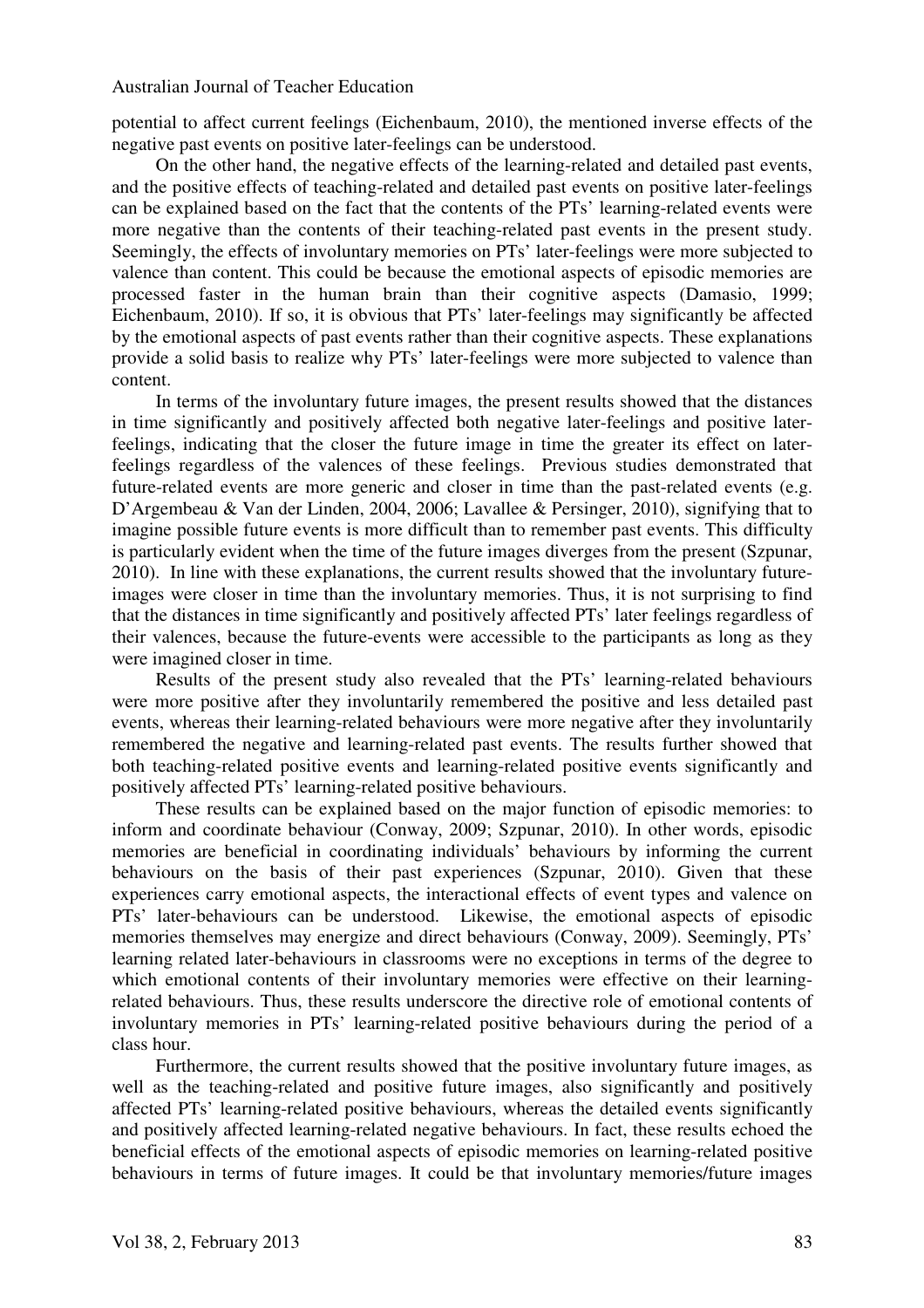motivate PTs' learning-related behaviours as long as they contain positive emotional aspects. Likewise, previous research has demonstrated that PTs' teaching-related positive future images, but not their teaching-related positive memories, were effective on their situational intrinsic motivations (Eren, 2010).

On the other hand, the positive effect of detailed events on learning-related negative events can be due to the distracting effect of focusing on the details of involuntary memories (Berntsen, 1998). That is to say, if PTs are engaged in the contents of their involuntary memories, their focus of attention could easily shift from the learning-related activities to details of these memories, which, in turn, may cause the emergence of learning-related negative behaviours.

#### **Implications for Teacher Education**

The current results suggest that teacher educators may significantly affect their students' learning related positive behaviours in a positive manner by providing meaningful external cues such as teaching-related positive examples and/or scenarios in order to trigger teaching-related positive involuntary memories/future images in the class.

This is important in teacher education for at least two reasons. First, learning related positive behaviours during the lessons are related to adaptive educational/instructional outcomes such as academic achievement and meaningful or deep learning (Woolfolk, 2010), indicating that to increase the PTs' learning related positive behaviours may significantly affect both the quality and quantity of the learning process in classroom settings, and enable teacher educators and their students to achieve the educational/instructional goals more effectively. Second, to activate involuntary memories/future images through meaningful external cues may also enable PTs to process the semantic content of the class together with their episodic memories/future images during the learning process. In turn, this may increase their learning performance. After all, the learning performance is, at least partly, due to the combining episodic content with previously stored semantic content (Greve, van Rossum, & Donaldson, 2007; Herbert & Burt, 2004).

In addition, the results of the present study demonstrated that the PTs' later-feelings and behaviours were significantly related to one another. This indicates the importance of considering their feelings together with their behaviours in order to see the whole picture of the effects of the IMTT on learning related behaviours in educational settings. This result further points out that to increase the PTs' learning related positive behaviours by activating involuntary memories/future images through meaningful external cues during the lessons is highly required to understand how PTs feel after they involuntarily remembered/imagined the memories/future images. Thus, teacher educators should consider the emotional aspects of the external cues such as verbal (e.g. giving positive and personal examples in relation to teaching and learning processes) and non-verbal cues (e.g. smiling, looking interested) each of which has potential to trigger positive involuntary memories/future images in the class. By doing so, they can take the advantage of the effects of their students' positive laterfeelings on learning related behaviours. However, it should be noted that the contents of teaching-related examples and/or scenarios should be regulated in terms of both their emotional aspects and amount of details as the results of the present study also showed that the effect of detailed events on learning-related negative events was significant.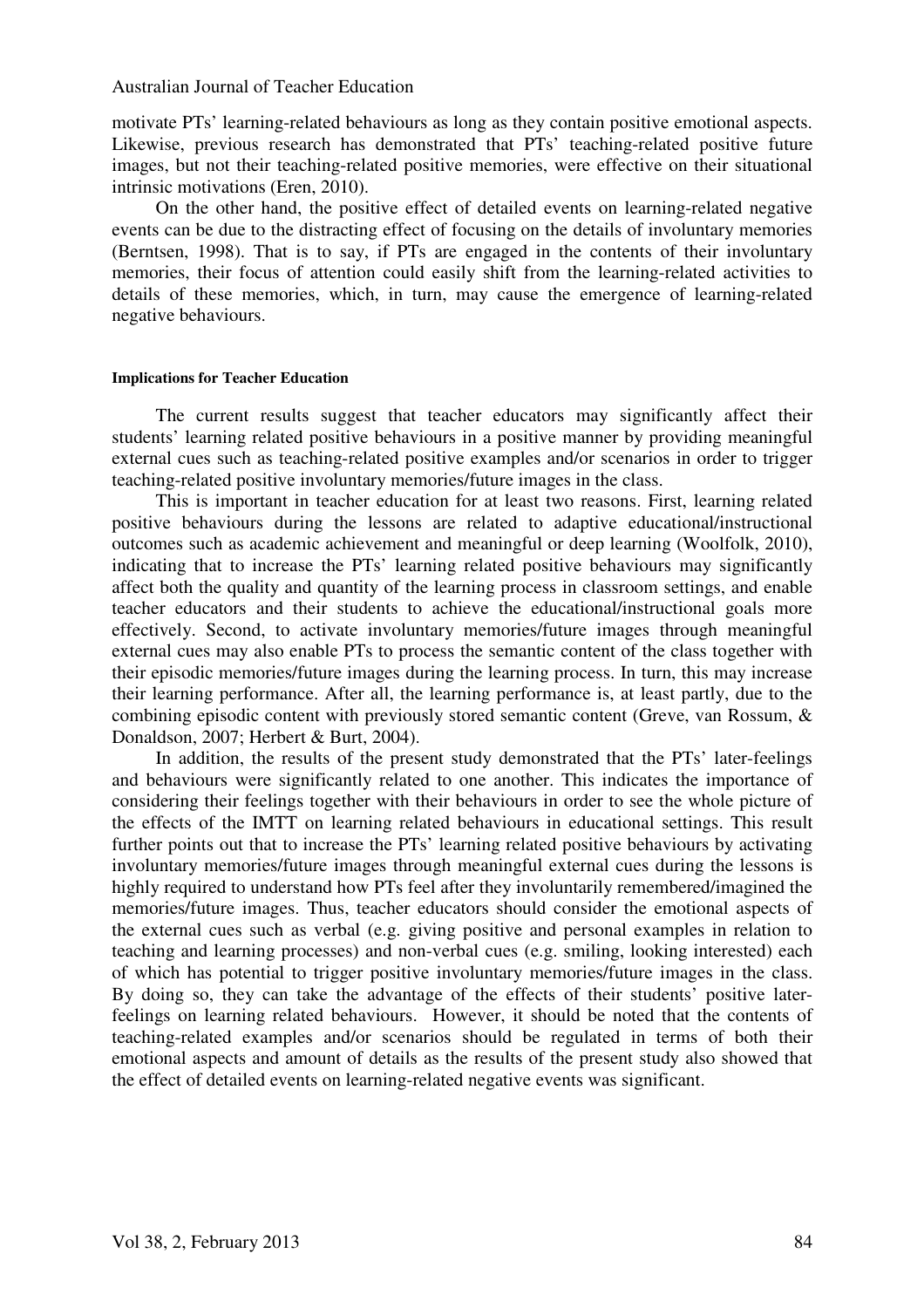#### **Limitations and directions for future studies**

This study, like all studies, has some limitations, each of which provides a solid basis for future studies. First, the sample of the study was quite small. This means that future studies should be conducted based on a larger number of PTs in order to provide more comprehensive results regarding the current topic. Second, the present study examined the characteristics of PTs' involuntary memories/future images in terms of temporal directions, event type, cue type, valence, distance in time, and amount of details only. Although these were the most frequently examined characteristics of involuntary memories/future images in the relevant research, there are also others such as identity, duration, and perspective (i.e. first-person or third-person perspective) (e.g. Mace et al., 2011). Thus, in future studies, these characteristics should also be included in order to define the characteristics of involuntary memories/future images more comprehensively.

Third, in the present research, involuntary memories/future images were considered only. However, future research which both involuntary and voluntary memories/future images are investigated may broaden our understanding regarding the effects of episodic memories/future images on PTs' later-feelings and behaviours by enabling researchers to compare the effects of these memories/future images with one another. Given the significant relationship between IMTT and voluntary MTT (Berntsen & Jacobsen, 2008), it can be said that this issue deserves further investigation.

Fourth, although the factor structure of the MTTS was replicated in the current sample, diverse types of validity other than structural validity were also relevant to the MTTS. For example, recent research has shown that both voluntary and involuntary MTT into the past and into the future are significantly related to PTs' self-efficacy beliefs and situational intrinsic motivations (Eren, 2009, 2010). This means that future research in which PTs' IMTT into the past and into the future are investigated together with their self-efficacy beliefs and situational intrinsic motivations may provide evidence regarding the predictive validity of the MTTS. In addition, the convergent validity of the MTTS can also be examined by including the measures of time perspectives (see Zimbardo & Boyd, 1999) in future research as the MTTS is conceptually relevant to associate with the past and future time perspectives.

Finally, despite the fact that it was quite reasonable to examine the later-feelings and behaviours as the consequences of involuntary memories/future images because the PTs' feelings and behaviours appeared after they remembered/imagined involuntary memories/future images, the correlational nature of the present study prohibits the making of possible causal inferences. Therefore, experimental studies, in which PTs' involuntary memories/future images are manipulated through diverse methods such as priming teachingrelated past and possible future events are required in order to make causative inferences regarding the present topic.

# **Conclusions**

The results of the study lead to four major conclusions: First, IMTT into the past and into the future occurred in educational settings such as classrooms even during the period of a class hour. Second, both involuntary memories/future images were significantly discernible in terms of their characteristics. Third, the PTs' feelings and learning-related behaviour subsequent to the involuntary memories/images were clearly distinguishable in terms of their valences. Finally, the characteristics of the involuntary memories/future images were significantly effective on the PTs' feelings and learning related behaviours in the classrooms.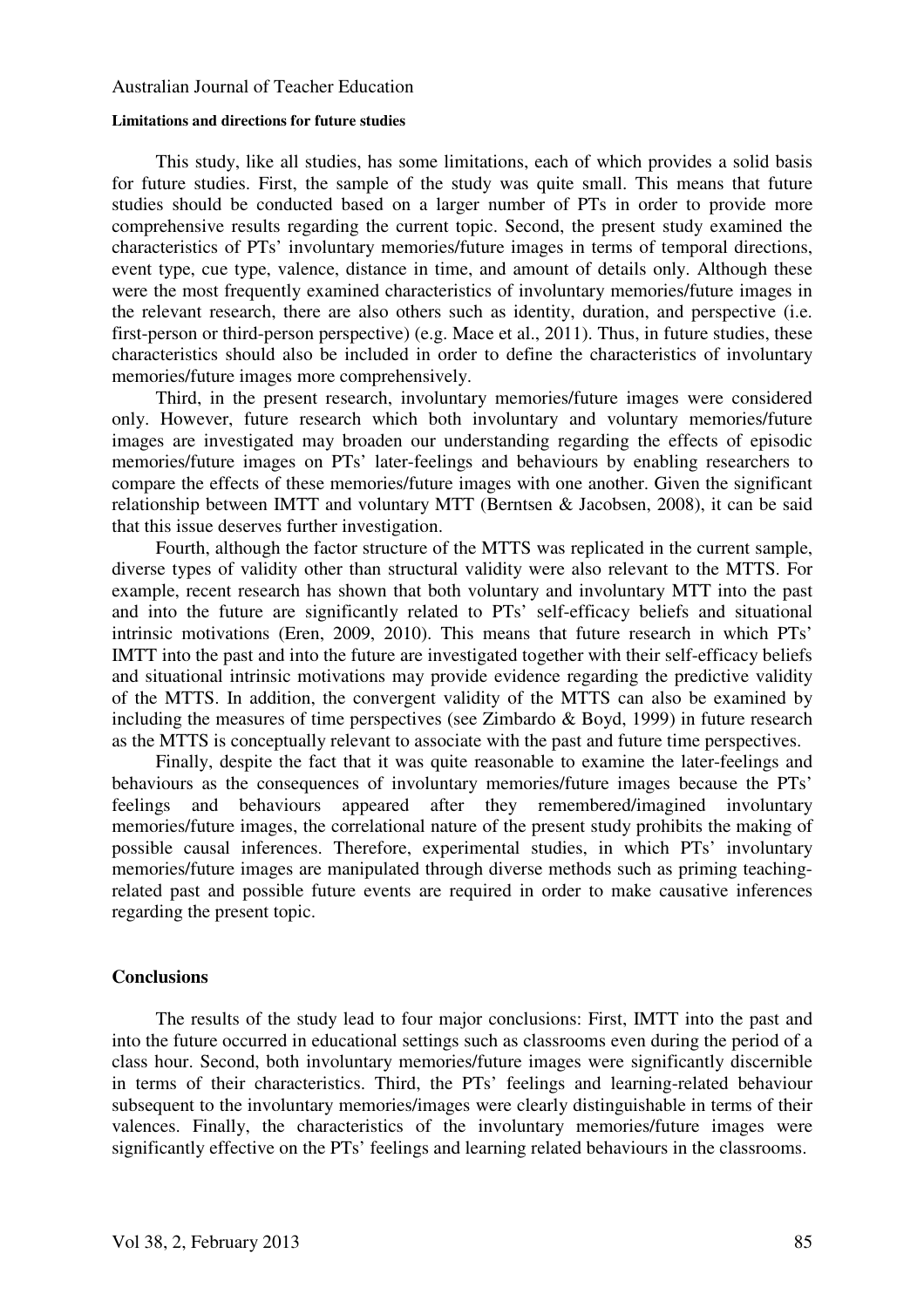Overall, the present study has a clear answer regarding the question of 'Does involuntary mental time travel make sense in prospective teachers' feelings and behaviours during lessons? The answer is 'yes, it does', as long as the PTs feel emotionally good after they come back from their mental journeys in the classrooms.

# **References**

- Arbuckle, J. L. (2007). *AMOS 16.0 user's guide.* Spring House, PA: Amos Development Corporation.
- Avalos, B. (2011). Teacher professional development in teacher education over ten years. *Teaching and Teacher Education*, *27*, 10-20.
- Ball, C. T., & Little, J. C. (2006). A comparison of involuntary autobiographical memory retrievals. *Applied Cognitive Psychology, 20*, 1167–1179.
- Balli, S. J. (2011). Pre-service teachers' episodic memories of classroom management. *Teaching and Teacher Education, 27*, 245-251.
- Bandura, A. (1993). Perceived self-efficacy in cognitive development and functioning, *Educational Psychologist, 28(2)*, 117-148.
- Berntsen, D. (1996). Involuntary autobiographical memory. *Applied Cognitive Psychology*, *10*, 435–454.
- Berntsen, D. (1998). Voluntary and involuntary access to autobiographical memory. *Memory*, *6(2)*, 113–141.
- Berntsen, D. (2009). *Involuntary autobiographical memories: An introduction to the unbidden past.* Cambridge: Cambridge University Press.
- Berntsen, D. (2010). The unbidden past: Involuntary autobiographical memories as a basic mode of remembering. *Current Directions in Psychological Science*, *19(3)*, 138-142.
- Berntsen, D., & Hall, N. M. (2004). The episodic nature of involuntary autobiographical memories. *Memory & Cognition*, *32*, 789–803.
- Berntsen, D., & Jacobsen, A. S. (2008). Involuntary (spontaneous) mental time travel into the past and future. *Consciousness and Cognition*, *17*, 1093–1104.
- Berntsen, D., & Rubin, D. C. (2004). Cultural life scripts structure recall from autobiographical memory. *Memory & Cognition*, *32*, 427-442.
- Cacioppo, J. T., & Berntson, G. G. (1994). Relationship between attitudes and evaluative space: A critical review, with emphasis on the separability of positive and negative substrates. *Psychological Bulletin*, *115*, 401-423.
- Cacioppo, J. T., Larsen, J. T., Smith, N. K., & Berntson, G. G. (2004). The affect system: What lurks below the surface of feelings? In A. S. R. Manstead, N. Frijda, & A. Fischer (Eds.), *Feelings and emotions* (pp. 223-242), New York, NY: Cambridge University Press.
- Conway, M. A. (2005). Memory and the self. *Journal of Memory and Language*, *53*, 594– 628.
- Conway, M. A. (2009). Episodic memories. *Neuropsychologia*, *47*, 2305–2313.
- Creswell, J. (2009). *Research design: qualitative, quantitative, and mixed methods approaches*. Thousand Oaks, CA: Sage Publications.
- Damasio, A. R. (1999). *Descartes'ın yanılgısı: Duygu, akıl ve insan beyni* [Descartes' error: Emotion, reason, and the human brain]. Istanbul: Varlık/Bilim.
- D'Argembeau, A., & Mathy, A. (2011). Tracking the construction of episodic future thoughts. *Journal of Experimental Psychology: General*, *140*, 258-271.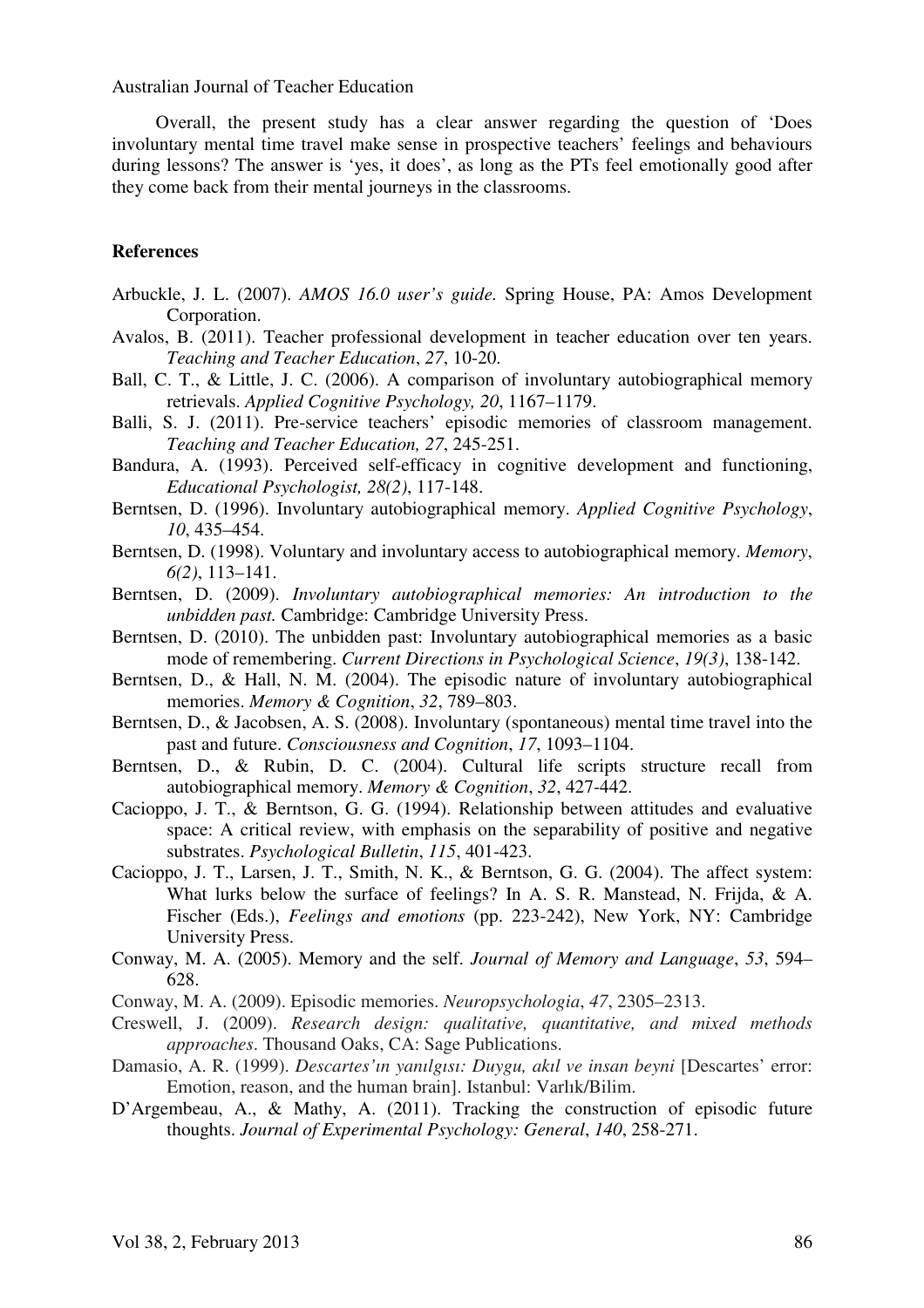- D'Argembeau, A., & Van der Linden, M. (2006). Individual differences in the phenomenology of mental time travel: the effect of vivid visual imagery and emotion regulation strategies. *Consciousness and Cognition, 15*, 342-350.
- D'Argembeau, A., & Van der Linden, M. (2004). Phenomenal characteristics associated with projecting oneself back into the past and forward into the future: influence of valence and temporal distance. *Consciousness and Cognition, 13*, 844-858.
- Dolan, R. J. (2002). Emotion, cognition, and behaviour. *Science, 298*, 1191-1194.
- Eren, A. (2009). Self-efficacy beliefs and mental time travel ability: Uncovering a hidden relationship in educational settings. *Learning and Individual Differences, 19*, 513-517.
- Eren, A. (2010). Involuntary mental time travel and its effect on prospective teachers' situational intrinsic motivations. *Learning and Individual Differences, 20*, 677-681.
- Eichenbaum, H. (2010). Memory systems. *WIREs Cognitive Science*, *1*, 478-490.
- Fan, X., Thompson, B., Wang, L. (1999). Effects of sample size, estimation methods, and model specification on structural equation modeling fit indexes. *Structural Equation Modeling, 6(1)*, 56-83.
- Finnbogadottir, H., & Berntsen, D. (2011). Involuntary and voluntary mental time travel in high and low worriers. *Memory*, *19(6)*, 625-640.
- Greve, A., van Rossum, M. C. W., & Donaldson, D. I. (2007). Investigating the functional interaction between semantic and episodic memory: Convergent behavioural and electrophysiological evidence for the role of familiarity. *NeuroImage*, *34*, 801-814.
- Grossman, G. M., Onkol, P. E., & Sands, M. (2007). Curriculum reform in Turkish teacher education: Attitudes of teacher educators towards change in an EU candidate nation. *International Journal of Educational Development*, *27*, 138-150.
- Grossman, G. M., & Sands, M. (2008). Restructuring reforms in Turkish teacher education: Modernisation and development in a dynamic environment. *International Journal of Educational Development, 28*, 70-80.
- Hall, N. M., Gjedde, A., & Kupers, R. (2008). Neural mechanisms of voluntary and involuntary recall: A PET study. *Behavioural Brain Research, 186*, 261-272.
- Hargreaves, A. (1998). The emotional practice of teaching. *Teaching and Teacher Education*, *14(8)*, 833-854.
- Herbert, D. M. B., & Burt, J. S. (2004). What do students' remember? Episodic memory and the development of schematization. *Applied Cognitive Psychology*, *18*, 77-88.
- Johannessen, K. B., & Berntsen, D. (2010). Current concerns in involuntary and voluntary autobiographical memories. *Consciousness and Cognition*, *19*, 847-860.
- Johnson, R. B., & Onwuegbuzie, A. J. (2004). Mixed method research: A research paradigm whose time has come. *Educational Researcher*, *33*, 14-26.
- Kline, R. B. (2005). *Principles and practice of structural equation modeling*. New York: Guilford Press.
- Korthagen, F. A. J. (2010). Situated learning theory and the pedagogy of teacher education: Towards an integrative view of teacher behaviour and teacher learning. *Teaching and Teacher Education*, *26*, 98-106.
- Kritzer, H. M. (1986). Using categorical regression to analyze multivariate contingency tables. In W. D. Berry, & M. S. Lewis-Beck (Eds.), *New tools for social scientists: Advances and applications in research methods* (pp. 157-201), London: Sage Publications.
- Kvavilashvili, L., & Mandler, G. (2004). Out of one's mind: A study of involuntary semantic memories. *Cognitive Psychology, 48*, 47–94.
- Lavallee, C. F., & Persinger, M. A. (2010). A LORETA study of mental time travel: Similar and distinct electrophysiological correlates of re-experiencing past events and preexperiencing future events. *Consciousness and Cognition*, *19*, 1037-1044.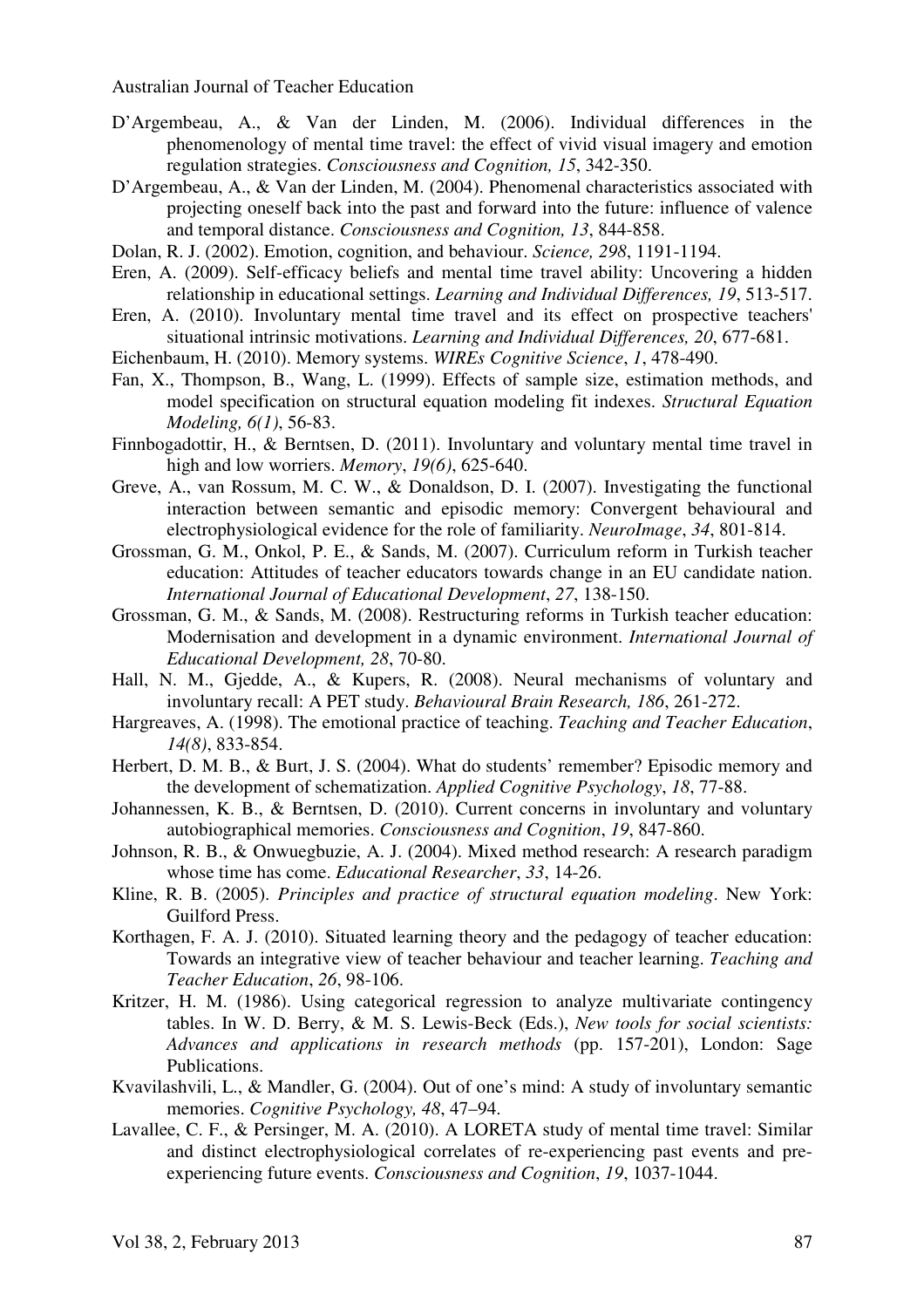- Mace, J. H. (2004). Involuntary autobiographical memories are highly dependent on abstract cuing: The Proustian view is incorrect. *Applied Cognitive Psychology*, *18*, 893–899.
- Mace, J. H. (2006). Episodic remembering creates access to involuntary conscious memory: Demonstrating involuntary recall on a voluntary recall task. *Memory*, *14*, 917–924.
- Mace, J. H., Atkinson, E., Moeckel, C. H., & Torres, V. (2011). Accuracy and perspective in involuntary autobiographical memory. *Applied Cognitive Psychology*, *25*, 20-28.
- Maxwell, J. (1997). Designing a qualitative study. In L. Bickman & D. J. Rog (Eds.) *Handbook of applied social research methods* (pp. 69-100). Thousand Oaks, CA: Sage.
- Mayer, J. D., Caruso, D. R., & Salovey, P. (1999). Emotional intelligence meets traditional standards for an intelligence. *Intelligence*, *27(4)*, 267-298.
- Organization for Economic Co-operation and Development (2011). *Building a high quality teaching profession: Lessons from around the world.* Background report for the international summit on the teaching profession. New York: OECD.
- Pajares, M. F. (1992). Teachers' beliefs and educational research: Cleaning up a messy construct. *Review of Educational Research, 62*, 307-332.
- Rasmussen, A. S., & Berntsen, D. (2009). The possible functions of involuntary autobiographical memories. *Applied Cognitive Psychology*, *23*, 1137-1152.
- Rodgers, C. R., & Scott, K. H. (2008). The development of the personal self and professional identity in learning to teach. In M. Cochran-Smith, S. Feiman-Nemser, D. J. McIntyre, & K. E. Demers (Eds.), *Handbook of research on teacher education* (pp. 732-755), New York, NY: Co-published by Routledge/Taylor & Francis Group.
- Rubin, D. C., Schrauf, R. W., & Greenberg, D. L. (2003). Belief and recollection of autobiographical memories. *Memory & Cognition, 31(6)*, 887-901.
- Schacter, D. L. (2001). *The seven sins of memory.* New York, NY: Houghton-Mifflin.
- Schlagman, S., & Kvavilashvili, L. (2008). Involuntary autobiographical memories in and outside the laboratory: How different are they from voluntary autobiographical memories? *Memory & Cognition*, *36*, 920–932.
- Suddendorf, T., & Corballis, M. C. (1997). Mental time travel and the evolution of the human mind. *Genetic Social and General Psychology Monographs, 123*, 133-167.
- Suddendorf, T., & Corballis, M. C. (2007). The evolution of foresight: What is mental time travel, and is it unique to humans? *Behavioural and Brain Sciences*, *30*, 299-351.
- Szpunar, K. K. (2010). Episodic future thought: An emerging concept. *Perspectives on Psychological Science,* 5, 142-162.
- Tabachnick, B. G., & Fidell, L. S. (2007). *Using multivariate statistics* (5<sup>th</sup> edition). New York, NY: Pearson.
- Tulving, E. (1985). Memory and consciousness. *Canadian Psychologist*, *26*, 1-12.
- Tulving, E. (2002). Episodic memory: From mind to brain. *Annual Review of Psychology, 53*, 1-25.
- Tulving, E. (2005). Episodic memory and autonoesis: Uniquely human? In H. S. Terrace (Eds.), *The missing link in cognition: Origins of self-reflective consciousness.* Cary, NC: Oxford University Press.
- United Nations Educational, Scientific and Cultural Organization. (2008). *Education for all global monitoring report: Education for all by 2015 will we make it?* Paris: UNESCO.
- Viard, A., Chételat, G., Lebreton, K., Desgranges, B., Landeau, B., de La Sayette, V., Eusthace, F., & Piolino, P. (2011). Mental time travel into the past and the future in healthy aged adults: An fMRI study. *Brain and Cognition*, *75*, 1-9.